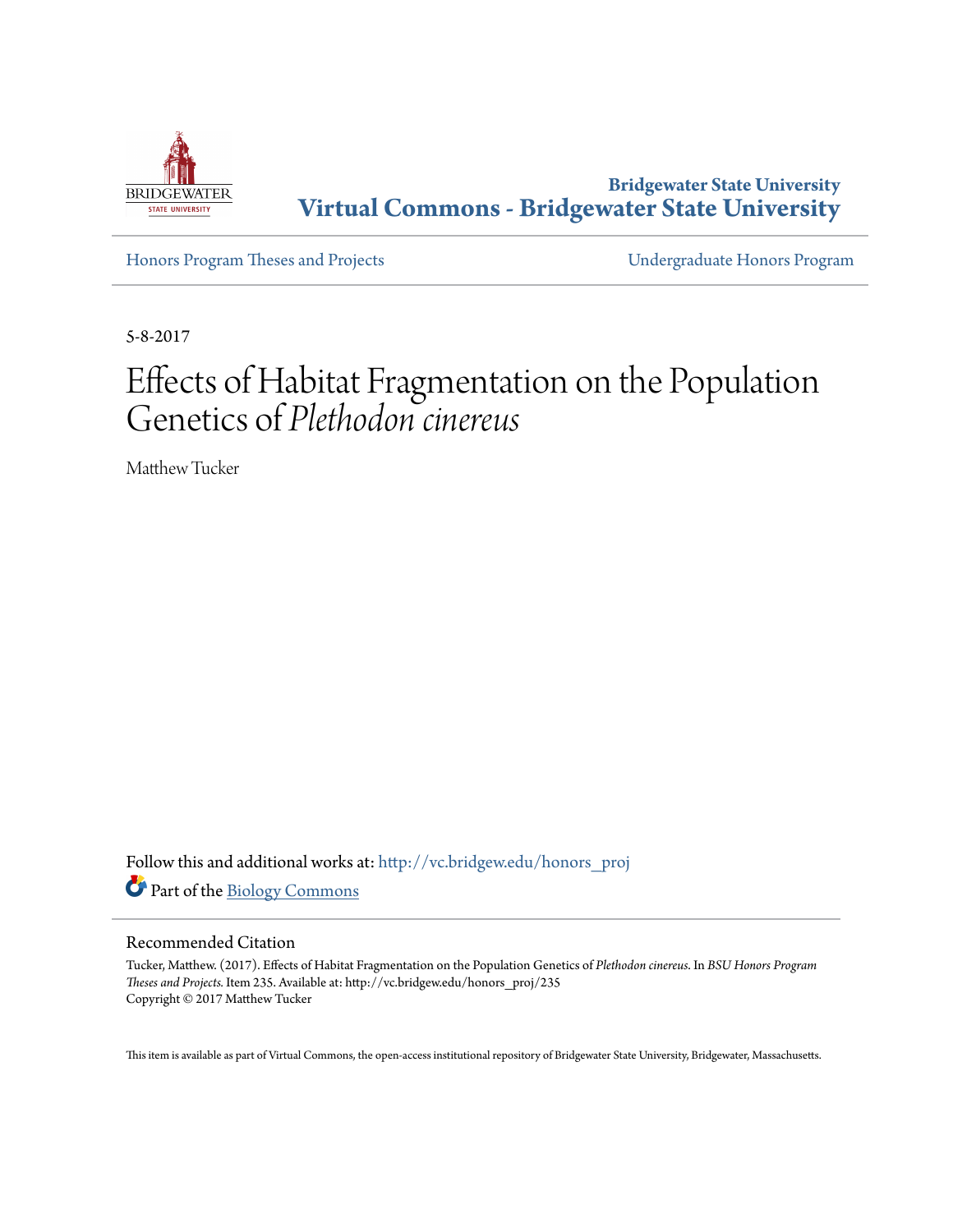Effects of Habitat Fragmentation on the Population Genetics of *Plethodon cinereus*

Matthew Tucker

Submitted in Partial Completion of the Requirements for Departmental Honors in Biology

Bridgewater State University

May 8, 2017

Dr. M. Caitlin Fisher-Reid, Thesis Director Dr. Christopher Bloch, Committee Member Dr. Jonathan Rolling, Committee Member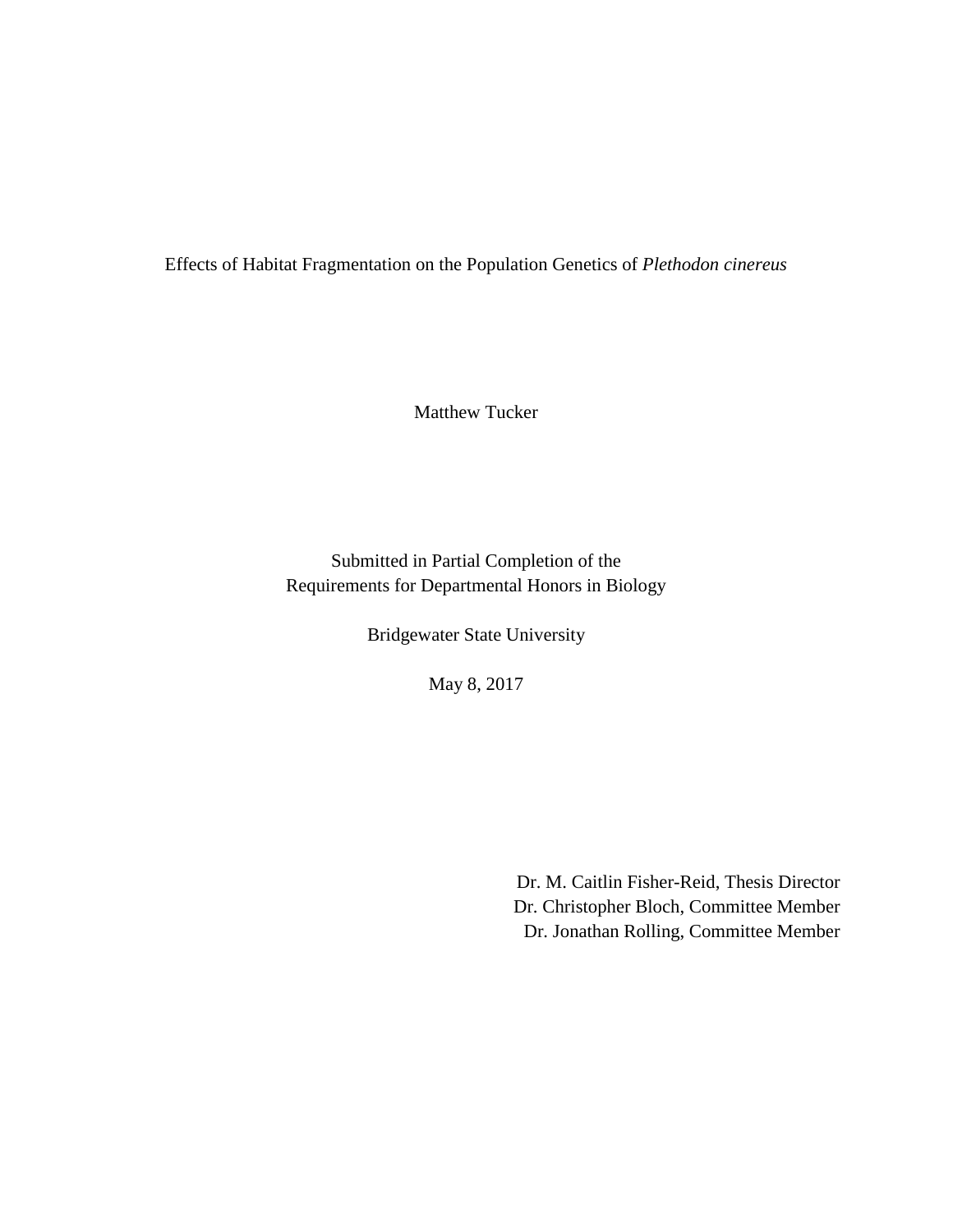| 1. | <b>Table of Contents</b><br><b>Abstract</b>                           | $\overline{\mathbf{3}}$ |
|----|-----------------------------------------------------------------------|-------------------------|
| 2. | <b>Introduction</b>                                                   | $\overline{\mathbf{4}}$ |
|    | 2.1 Habitat Fragmentation: Causes and Genetic Consequences            | $\overline{\mathbf{4}}$ |
|    | 2.2 Habitat Fragmentation and Amphibians                              | 5                       |
|    | 2.3 Plethodon cinereus study system                                   | $\overline{7}$          |
|    | 2.4 Gibbs (1998)'s Study of Fragmentation and Population Genetics     | 8                       |
| 3. | <b>Materials &amp; Methods</b>                                        | 10                      |
|    | 3.1 Field Sites                                                       | 10                      |
|    | <b>3.2 Data Collection</b>                                            | 11                      |
|    | 3.3 Data Analysis                                                     | 12                      |
| 4. | <b>Results</b>                                                        | <u>13</u>               |
| 5. | <b>Discussion</b>                                                     | 14                      |
| 6. | <b>Future Work</b>                                                    | 17                      |
| 7. | <b>Acknowledgements</b>                                               | <b>18</b>               |
| 8. | <b>References</b>                                                     | 19                      |
| 9. | <b>Figures and Tables</b>                                             | 23                      |
|    | <b>Table 1: Primers for Microsatellite Loci</b>                       | 23                      |
|    | Table 2: Genetic summary of each population.                          | 24                      |
|    | Figure 1: Genetic isolation-by-distance (IBD) without Population SSF. | 25                      |
|    | Figure 2: STRUCTURE results without Population SSF.                   | 26                      |
|    | Figure 3: Genetic isolation-by-distance (IBD) with Population SSF.    | 27                      |
|    | Figure 4: STRUCTURE results with Population SSF.                      | 28                      |

# **Table of Contents**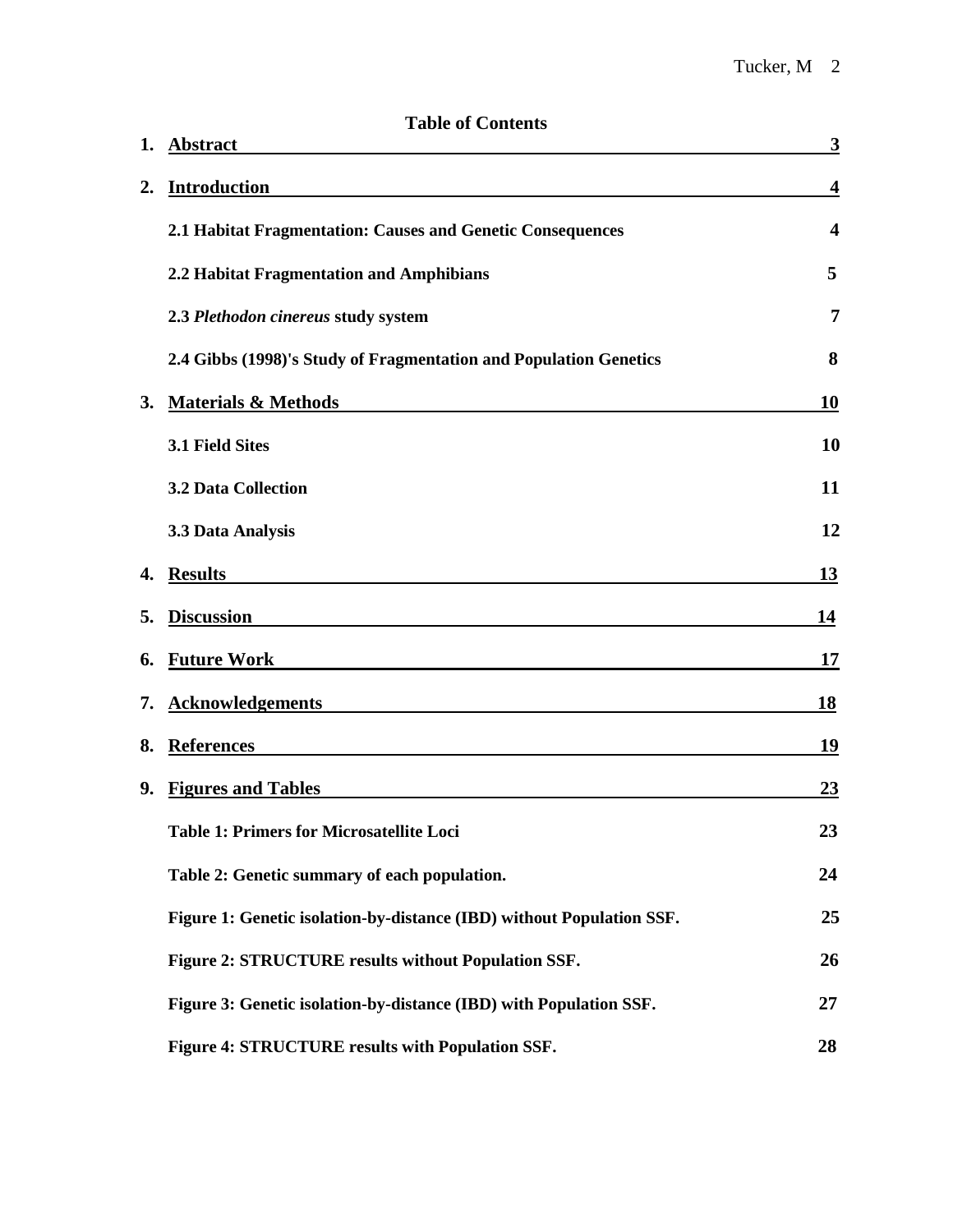#### **1. Abstract**

Genetic diversity is important to the long-term survival of a species. Populations with low genetic diversity are more likely to go extinct due to an inability to adapt to environmental changes or accumulation of deleterious alleles. Habitat fragmentation may result in lower genetic diversity by disrupting gene flow between subpopulations caused by urbanization and development (e.g., roads, buildings, and agricultural fields). This study explored the effects of habitat fragmentation on the genetic diversity of the eastern red-back salamander (*Plethodon cinereus*). I collected tissue samples from 20-30 individuals from 1-3 different subpopulations within four larger forest sites that differed in their total area (i.e., >1000 hectares or 3-60 hectares). Two sites were small fragments that are completely surrounded by suburban or agricultural areas in eastern Massachusetts ("fragmented" forest; three subpopulations). The other two sites were large, continuous forests located in western Massachusetts ("continuous" forest; four subpopulations). DNA was extracted and amplified at five to seven microsatellite loci. I calculated heterozygosity, allelic richness, and overall population differentiation. Two out of three fragmented subpopulations had significantly lower than average allelic richness, while one out of four continuous subpopulations had significantly higher than average allelic richness. I also found stronger differentiation (higher  $F_{ST}$ ) between fragmented subpopulations than expected from simply isolation-by-distance, and evidence of secondary structure between the fragmented sites. This suggests that while genetic diversity in this species may not yet be directly affected by habitat fragmentation, dispersal is limited between fragmented subpopulations (reflected in their higher  $F_{ST}$  compared to continuous subpopulations).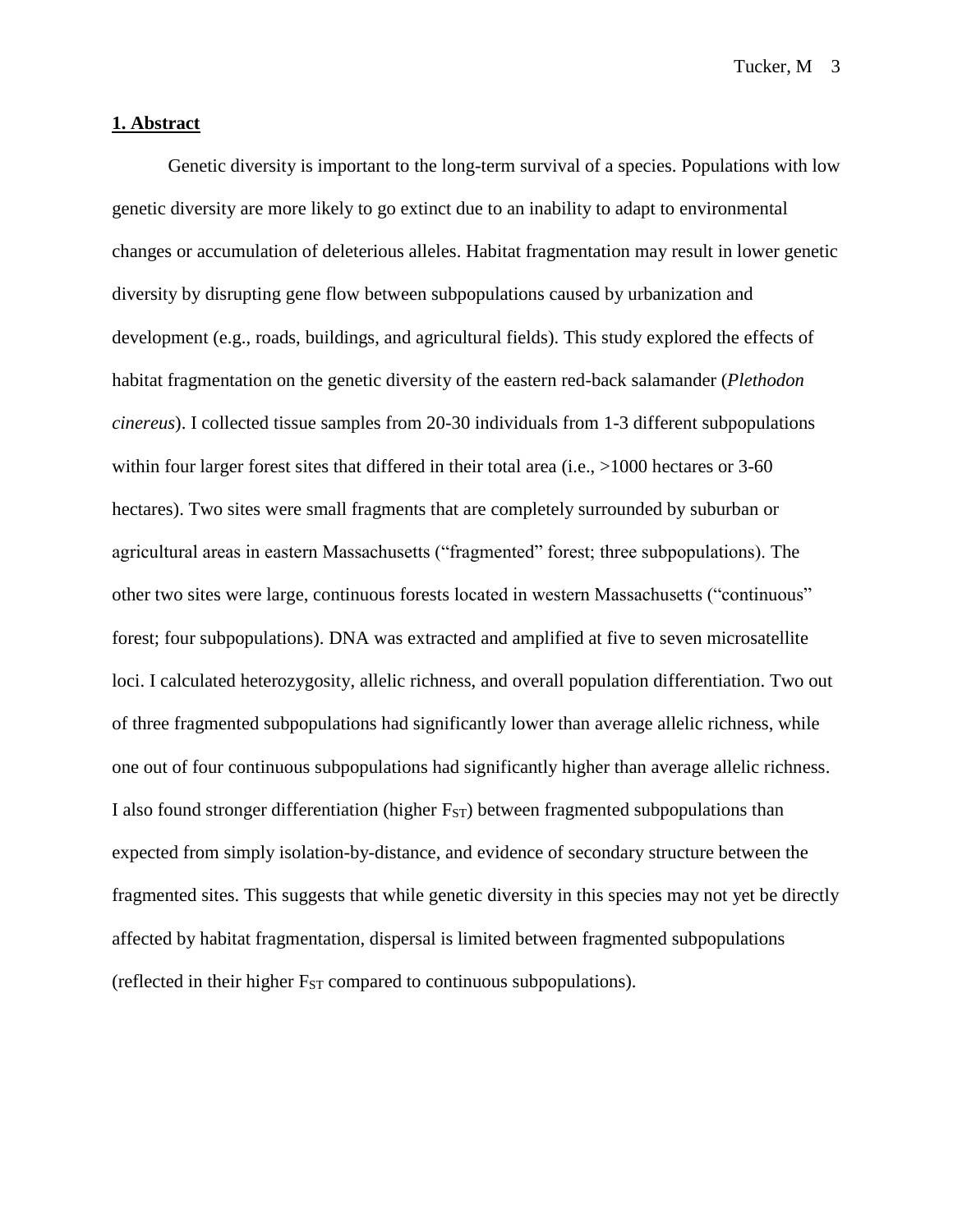#### **2. Introduction**

#### **2.1 Habitat Fragmentation: Causes and Genetic Consequences**

Habitat degradation and fragmentation threaten species due to overall habitat loss and the creation of barriers to dispersal and migration (Cushman 2006, IUCN 2017). Habitat loss is thought to be the most important driver of extinction (IUCN, 2017), and has become increasingly common as humans use and develop greater amounts of landscape. Habitat degradation occurs directly through land development, when construction occurs on or in the habitat, or indirectly as a result of changed ecosystem functions like water flow and nutrient run-off (Hanski 2015.). Habitat fragmentation occurs when changes in land use fragment, or break apart previously continuous habitats with uninhabitable developed space. New anthropomorphic landscape features, such as settlements and roads, act as barriers between the previously connected natural habitats. The barriers separate populations in these habitats from each other and limit their access to resources across the landscape, leading to greater competition within the smaller habitat fragments, disruption of migration, and negative genetic effects (Hanski 2015). It is these genetic effects that this study is most concerned with.

There are several ways in which fragmentation can directly affect the genetics of populations living within previously continuous habitats. First, roads and other developments act as barriers for individuals, and limit the migration and gene flow between populations in different fragments (e.g., Marsh et al. 2008; Marsh et al. 2004b). Limited migration combined with a reduced habitat size may lead to decreased genetic diversity: migrants rarely or never introduce new alleles, and fewer individuals supported by the smaller habitat means fewer mutations occur each generation (Freeland et al. 2011). The loss of genetically diverse migrants and reduced habitat size may increase species extinction risk, as populations may lack the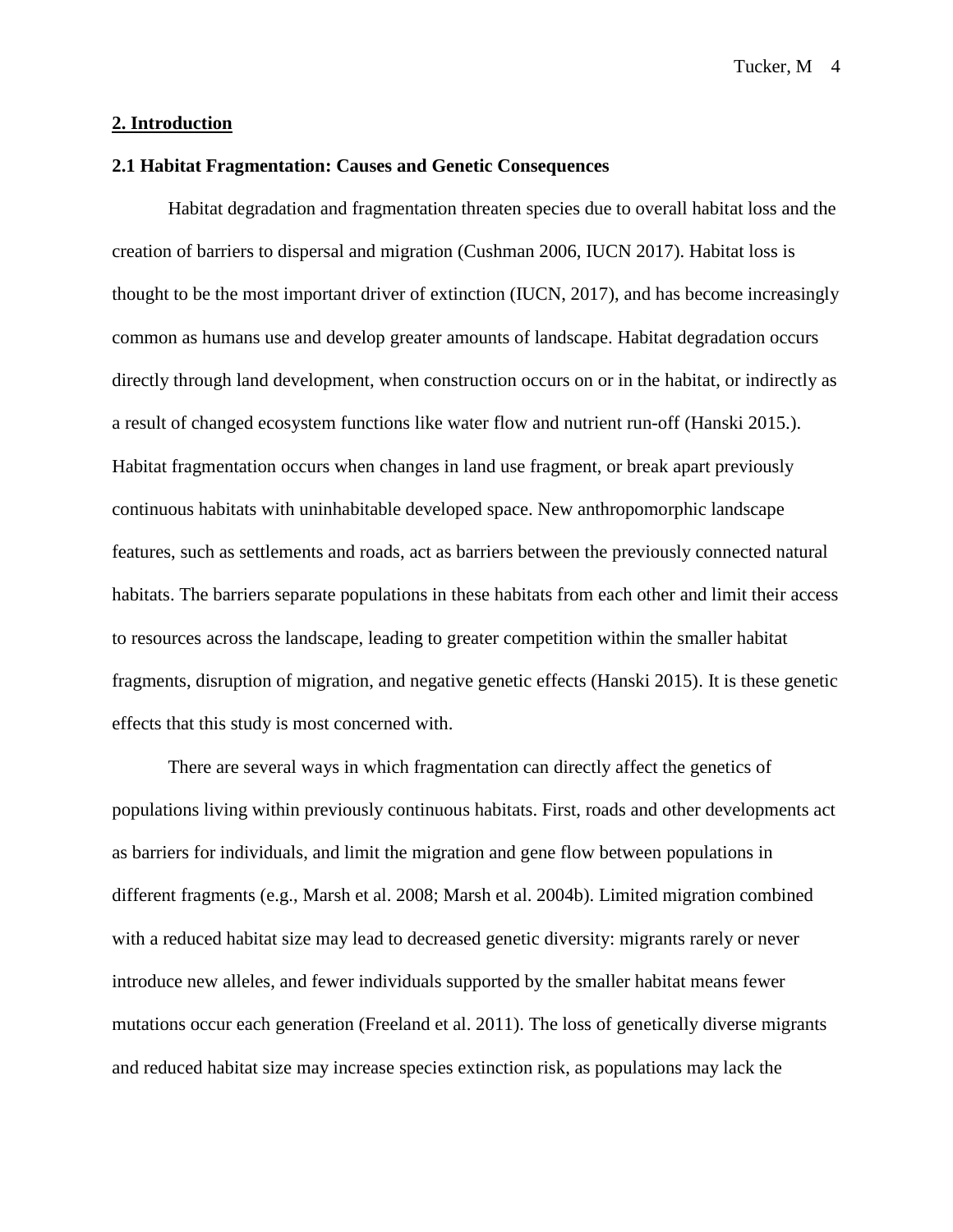diversity required for a future change in selection pressures (e.g., Saccheri et al. 1998; Puttker et al. 2015).

Second, smaller, less genetically diverse populations found in fragments also may have higher rates of inbreeding, which further increases homozygosity (Freeland et al. 2011). Inbreeding occurs in greater frequency when populations are small, as the cost of not finding a mate outweighs the cost of mating with a genetically similar individual (Lohr and Haag 2015). Increased inbreeding can result, at minimum, in a further reduction of genetic diversity as rare, possibly beneficial alleles maintained in heterozygotes are lost due to genetic drift (Grueber et al. 2015). Inbreeding can also result in inbreeding depression, as deleterious, recessive alleles are more likely to be homozygous and expressed (Freeland et al. 2011).

Finally, increased homozygosity and overall loss of genetic diversity can be dangerous because individuals in the populations are so genetically similar that they are much more likely to all be negatively affected by a single parasite or pathogen. For example, Raymond et al. (2016) showed that populations of *C. elegans* that were more outbred, with higher genetic diversity, had higher fitness in the presence of a parasite compared to an inbred line with lower genetic diversity. The outbred lines were better able to adapt to the parasite than the inbred lines (Raymond et al. 2016).

#### **2.2 Habitat Fragmentation and Amphibians**

Amphibians possess several characteristics that make them more vulnerable to habitat fragmentation and destruction than other taxonomic groups (e.g., Silva et al. 2003; Marianna et al. 2009). Physiologically, amphibians are ectotherms with permeable skin that must be kept moist, and thus they are not tolerant of dry and hot environments (AmphibiaWeb 2017). Highly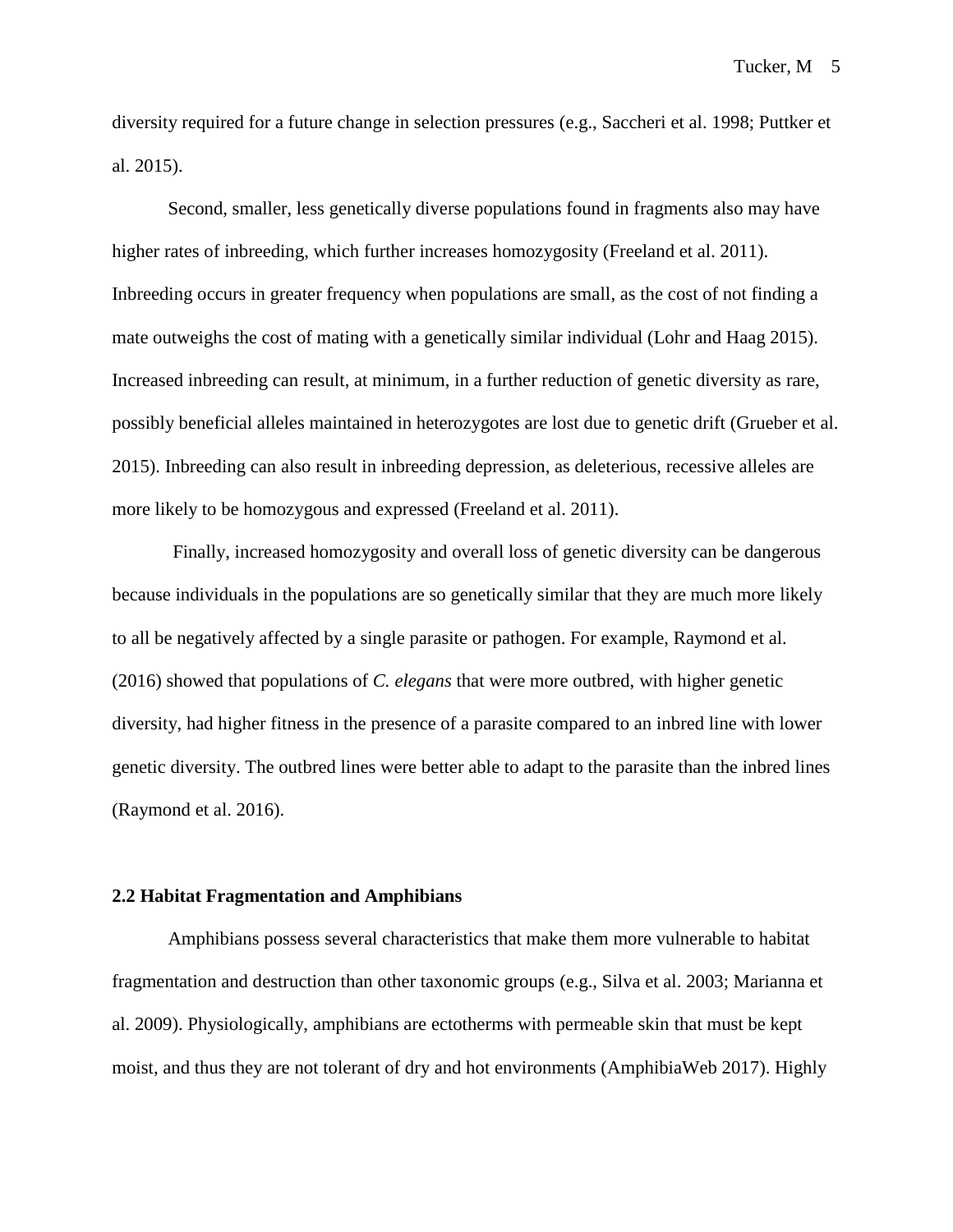fragmented habitats contain a larger proportion of edge habitat and less core habitat than an undisturbed area, and edge habitat tends to be hotter and drier than the core or preceding habitat, particularly for forest-dwelling species (Silva et al. 2003). Lannoo et al. (1994) documented reductions in both abundance and species richness of amphibians that inhabited a fragmented forest in Iowa, compared to that same forest 70 years prior when it was still a continuous habitat. Species abundance decreased by three orders of magnitude over the 70 years of increasing fragmentation, suggesting that fragmentation was responsible for the decline in species abundance (Lannoo et al. 1994). Amphibians are also more susceptible to habitat fragmentation compared to other vertebrates due to their small body size and restricted mobility (Silva et al. 2003). These factors reduce the dispersal abilities of amphibians and put them at a further disadvantage when habitat fragmentation makes dispersal more difficult (Krug and Prohl 2013).

Salamanders are a group of amphibians that is widely distributed in North, Central, and South America, Europe and some of eastern Asia (Petranka 1998, Davic and Welsh 2004). Depending on the species, their habitat could include leaf litter, grasslands, underground retreats, caves, streams, ponds, vernal pools, and a variety of other forests elements (e.g., tree holes; Petranka 1998). This study focuses on the terrestrial woodland salamanders in the genus *Plethodon,* which are thought to play a critical role in altering biotic and abiotic environments (Davic and Welsh 2004). Salamanders are considered biotic regulators of ecosystems as they contribute to ecosystem stability through predation on vertebrates (other salamanders) and invertebrates (Davic and Welsh 2004). Davic and Welsh (2004) suggest them for use as ecological indicator species to determine the health of the habitat they reside in due to their interactions with many other species and their habitat requirements. In addition to playing a crucial role in food webs as both predator and prey to other species, woodland salamanders also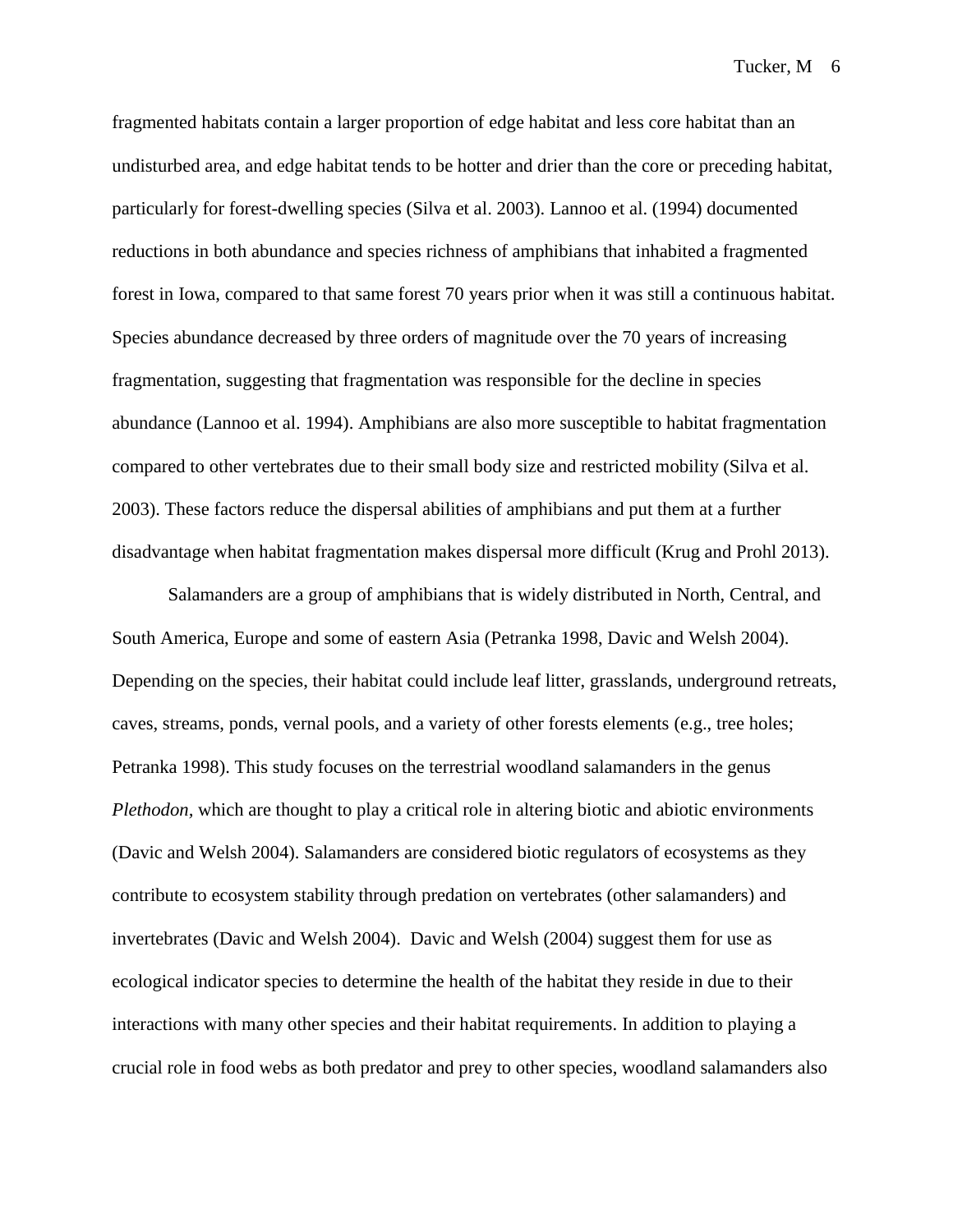have strict soil/air humidity, temperature, and soil pH requirements which must be met for them to thrive in the forest. Davic and Welsh (2004) suggest that monitoring of salamander populations can help determine the overall health of ecosystems. Salamanders are often used in studies that develop concepts for biodiversity conservation, multispecies planning, and the management of wildlife habitat relationships (Johnson and O'Neil 2001). In this study I use a common salamander species to develop an understanding of how its genetics are affected by habitat fragmentation. Studies like mine may help guide conservation efforts for more threatened and endangered amphibian species, as fragmentation may have similar effects on these species.

#### **2.3** *Plethodon cinereus* **study system**

There are currently 190 known salamander species in the United States and 66 (~35%) of those are considered near threatened, vulnerable, or endangered, while one species is listed as extinct (AmphibiaWeb 2017). Of these 190, 146  $(\sim 77\%)$  belong to the family of lungless salamanders, Plethodontidae (AmphibiaWeb 2017). Globally, the plethodontids are the largest family of salamanders (458/695 species, ~66%; AmphibiaWeb 2017), and understanding the risks they face with respect to habitat loss and fragmentation is critical to conserving global salamander diversity. The eastern red-backed salamander (*Plethodon cinereus*) may be useful as a model organism to better understand how fragmentation affects amphibian population genetics, due to its extremely high abundance (Petranka 1998) and because it is closely related to several threatened, North American plethodontids (e.g., *Plethodon shenandoah*; Fisher-Reid and Wiens 2011). *Plethodon cinereus* is a terrestrial, woodland salamander found in northeastern North America (Petranka 1998). *P. cinereus* prefer mature forests with an abundance of leaf litter and cover objects (e.g., rocks, logs) for them to hide under during the day (Petranka 1998).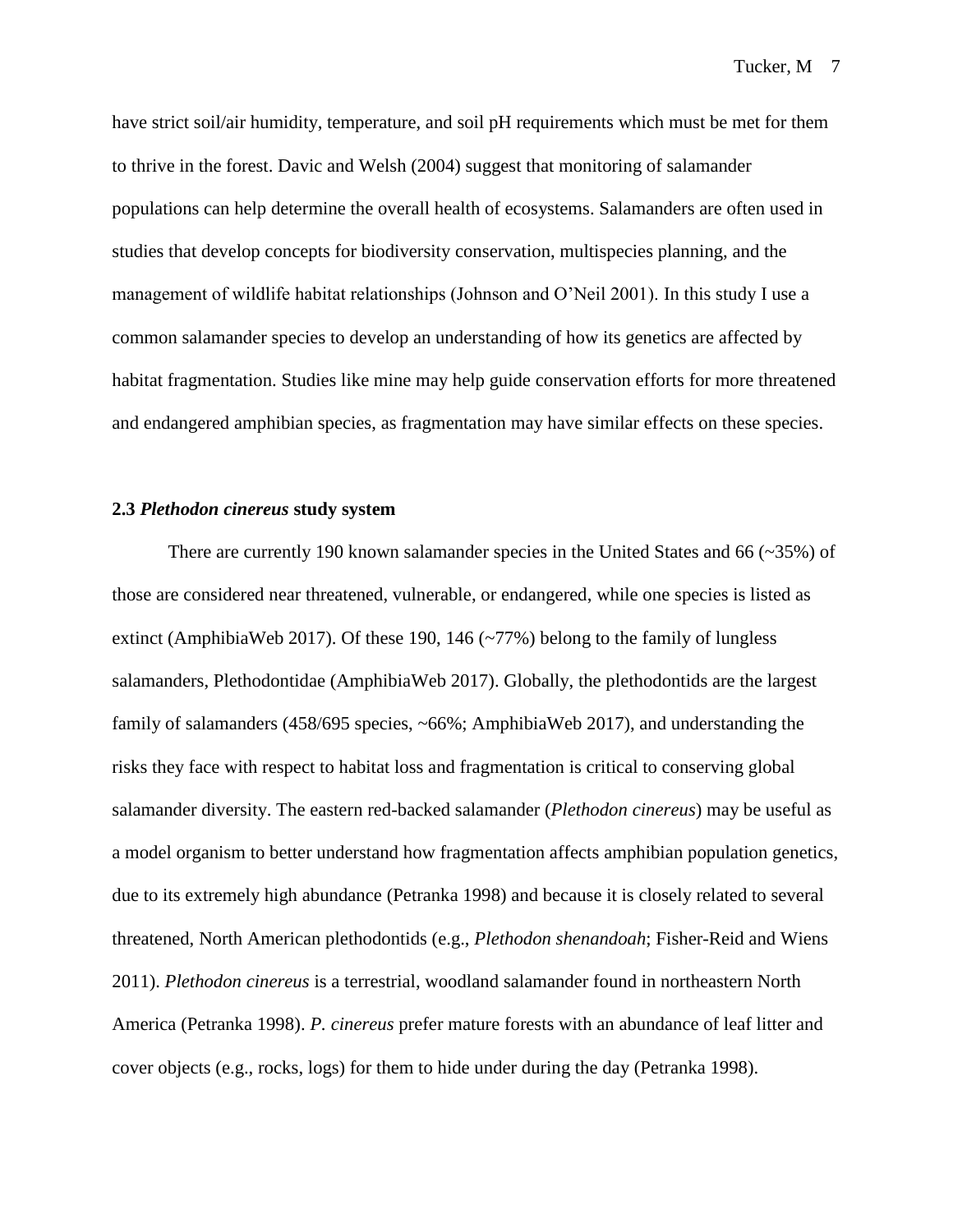In some forests the population density of the *P. cinereus* is quite high (> 2 individuals per m<sup>2</sup> in Virginia; Petranka 1998), which helps these populations maintain high levels of gene flow and genetic variation. Previous mark and recapture and genetic studies have suggested *P. cinereus* individuals do not disperse very far or often (e.g., Cabe et al. 2007), but that they are capable of moving greater distances if new forest habitat opens up (e.g., Marsh et al. 2004a) or to return to their territory after being displaced (e.g., Marsh et al. 2007; Marsh et al. 2008), provided there are minimal dispersal barriers. However, gene flow between *P. cinereus*  populations is clearly impacted by both natural (e.g., streams; Marsh et al. 2007) and man-made dispersal barriers (e.g., roads; Marsh et al. 2004b; 2008). If these barriers are strong enough to cause habitat fragmentation, we may see increased genetic differentiation and, eventually, the other problems discussed previously.

#### **2.4 Gibbs's Study of Fragmentation and Population Genetics**

Gibbs (1998) attempted to address how habitat fragmentation might influence population genetics when molecular ecological tools were first becoming popular. Gibbs (1998) examined the patterns of genetic differentiation in *P. cinereus* populations in Connecticut forests of different sizes. He categorized 17 subpopulations within two geographic areas based on size and land use history. Six forest sites in Norfolk, Connecticut were categorized as "unfragmented." These sites were all part of a single undisturbed forest (Great Mountain Forest, >1000 ha in area) that had been in place since the 1600s and had no anthropogenic barriers. Eleven sites in Milford, Connecticut were categorized as "fragmented" with sizes ranging from  $0.3 - 224$  ha. Most were recovering secondary forest that had been completely converted to pasture in the mid 1700s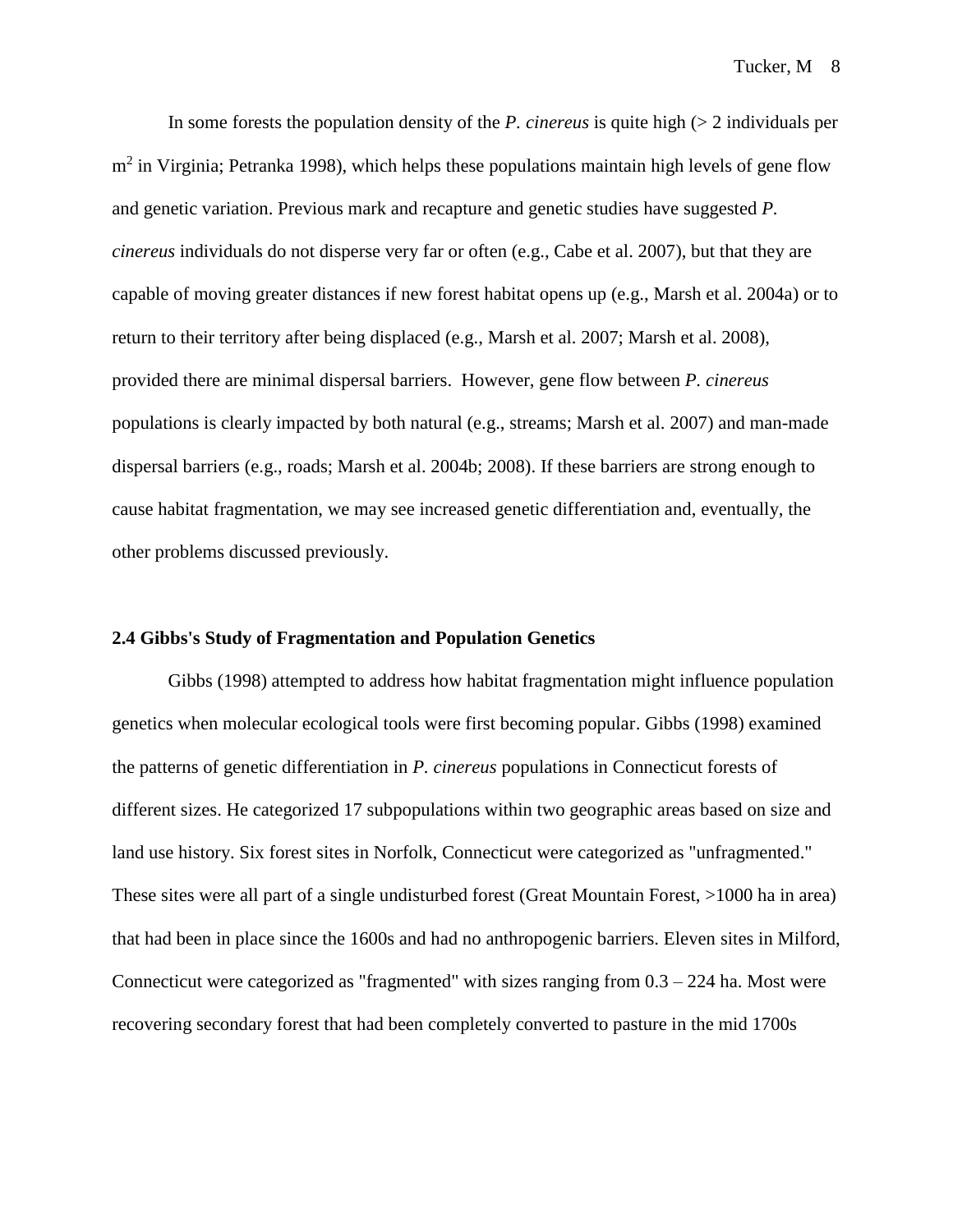(Gibbs 1998). Gibbs' study found that genetic diversity within subpopulations was not altered, but did discover enhanced genetic differentiation between the subpopulations.

In the 18 years between Gibbs (1998) and the present study, molecular ecology and methods to explore population genetics have progressed rapidly with faster, cheaper, and more reliable techniques (Freeland et al. 2011). Thus, studies like Gibbs (1998) can be reassessed and confirmed with today's technological advances for less money and with much greater confidence in their results. In particular, Gibbs (1998) used RAPD (random amplified polymorphic DNA) markers. These markers use randomly generated probes to isolate and amplify DNA fragments, creating a genetic "fingerprint" represented as a unique banding pattern on a gel (Freeland et al. 2011). Although this technique is effective at uncovering genetic diversity, it is extremely sensitive to contamination from other species (probes are not species-specific) and RAPD assays are difficult to replicate due to the randomness of the amplification process (Freeland et al. 2011). RAPD assays are also dominant markers, masking the presence of heterozygotes, and thus underestimating genetic variation (Freeland et al. 2011). While RAPD was one of the better methods available during the 1990's, advances in both molecular and computational technology have provided us with superior ways to measure genetic variation (Freeland et al. 2011).

My study revisits Gibbs (1998) with these newer genetic techniques. These newer methods will provide clearer insight to the genetic effects of habitat fragmentation and possibly catch genetic changes masked by RAPD assays. I used species-specific, co-dominant microsatellite loci (Connors and Cabe 2003; Fisher-Reid et al. 2013), developed specifically for *P. cinereus*, greatly reducing the risk of contamination (Freeland et al. 2011). Microsatellites are co-dominant, which allows me to see all gene combinations for a complete picture of genetic variation and differentiation in my sample populations (Freeland et al. 2011). I visited local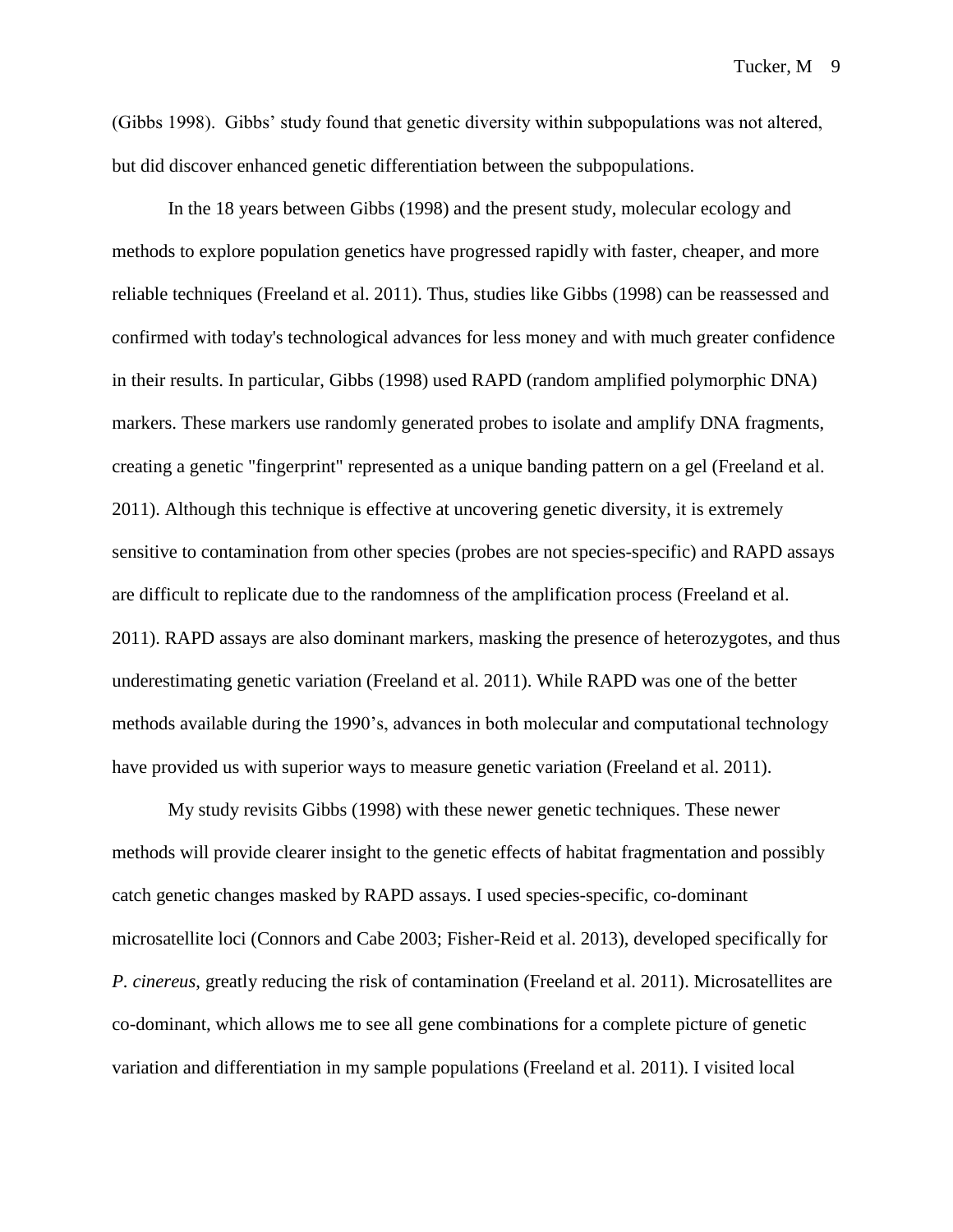forests in Massachusetts for the collection of genetic material, and like Gibbs (1998), I included fragmented and continuous forests based on the size of forest uninterrupted by anthropogenic barriers (e.g., roads, urban areas). I then analyzed each population with metrics of genetic diversity and variation to explore the effects of fragmentation on the population genetics of *P. cinereus.* 

#### **3. Methods**

#### **3.1 Field Sites**

I selected four forests within Massachusetts with different levels of fragmentation. Fragmentation was estimated by the total area of the forest that was not divided by roads, agricultural fields, or other human development. Smaller forest areas were considered to be highly fragmented, while larger forest areas were considered to be more continuous. Fragmented sites included Great Hill Forest, on the campus of Bridgewater State University in Bridgewater, MA (BSU), and Pine Knoll (BCAHS 01) and Oak Grove (BCAHS 02) forests at Bristol County Agricultural High School in Dighton, MA. For continuous sites, I sampled on private property (with permission of the landowner) that formed a continuous forest with Savoy Mountain State Forest in Florida, MA (SSF) and at three sites at Mt. Greylock State Reservation, in Adams, MA (MTGL01–03). I determined the approximate areas of the fragmented sites by drawing an areaestimating polygon around each site in Google Earth (Google Earth 2017). Continuous sites were all  $>1000$  ha, while fragmented sites were  $< 60$  ha.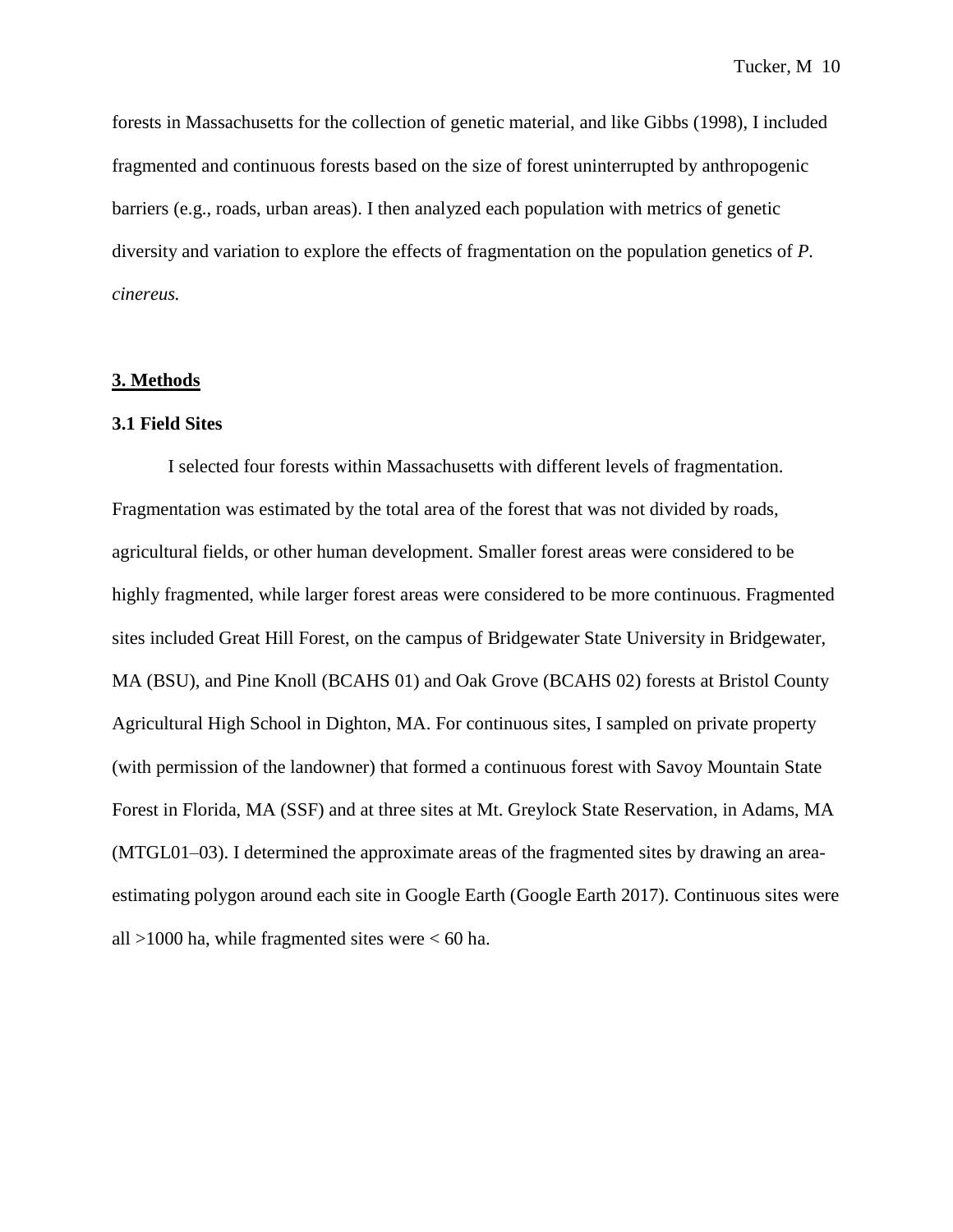#### **3.2 Data Collection**

Tissue collection was approved by Bridgewater State University's Institutional Animal Care and Use Committee (IACUC case number 2015-1) and conducted under scientific collecting permit #024.16SCRA issued to M. C. Fisher-Reid by Massachusetts Department of Fisheries and Wildlife (with M. Tucker as a subpermitee). *Plethodon cinereus* tail clips were collected from 20-30 individuals from each location by pinching the last 1 cm of tail with forceps, making use of the salamanders' natural response to detach their tail when attacked by predators (e.g., Cabe et al. 2007). Tail clips were preserved in 95% ethanol and stored at  $-80^{\circ}$ C. DNA was extracted using a Qiagen**®** DNeasy**®** Blood and Tissue kit following the quick start tissue extraction instructions. Several microsatellite markers have been developed for *P. cinereus*  (e.g., Connors and Cabe 2003; Fisher-Reid et al. 2013), and I tested several of these for amplification success. Of the 13 available markers, seven markers amplified well in a subset of individuals from my populations, and I proceeded to amplify these seven loci (Table 1) in the remaining individuals using polymerase chain reaction (PCR; conditions in Table 1). All microsatellite loci used one of two standard touchdown (TD) programs during PCR. Microsatellite loci MS3241, MS3544, MS1718, and MS4953 used TD50. Microsatellite loci PcJX24, PcII14, and PcA18 used TD 55. The difference between these programs is their starting and finishing annealing temperatures: TD50 starts at  $55^{\circ}$ C and declines in  $0.5^{\circ}$ C increments to 50 $\degree$ C over the first 10 cycles, followed by 25 cycles at 50 $\degree$ C. TD55 starts at 60 $\degree$ C and declines in 0.5 $\degree$ C increments to 55 $\degree$ C over the first 10 cycles, followed by 25 cycles at 55 $\degree$ C. PCR products were checked using gel electrophoresis, and clean products were sent to either Eurofins Genomics or Boston Children's Hospital for fragment analysis. Results were scored manually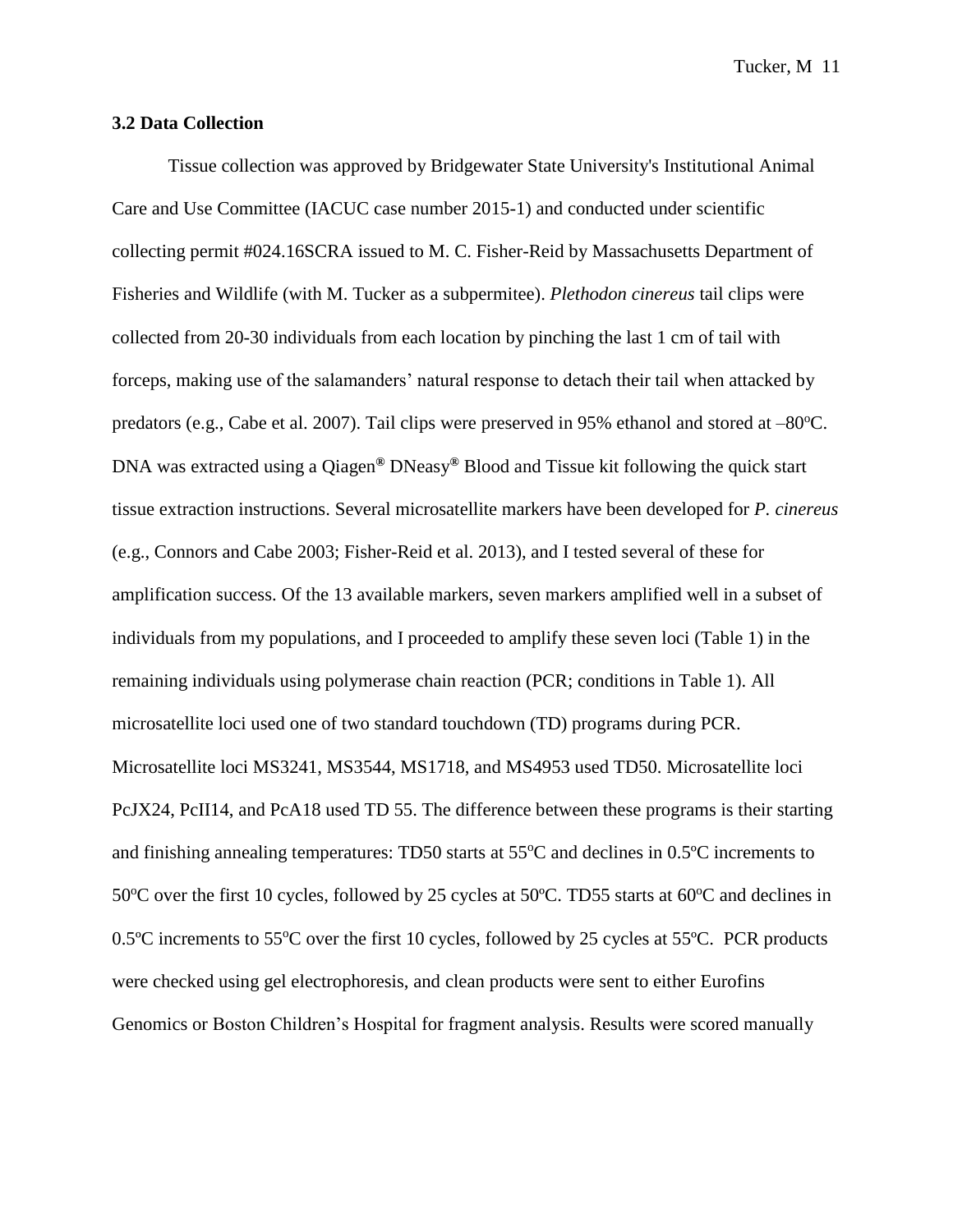using Geneious 8.1. After scoring, fragments were manually checked for stutters and refined in R using the 'MSAT Allele' package (Alberto 2013).

#### **3.3 Data Analysis**

I first compared the overall genetic diversity in continuous and fragmented populations using Genepop on the Web (Raymond and Rousset 1995; Rousset 2008) and FSTAT (Goudet 1995) to examine expected and observed heterozygosity, allelic richness, and level of inbreeding (as measured by Wier and Cockerham's *FIS*). Since some genetic differentiation can be attributed to isolation-by-distance (Freeland et al. 2011), and my sites varied from <1 km to more than 200 km apart, I also tested for isolation-by-distance using Genepop on the Web. In this analysis, I expected there to be strong isolation-by-distance between western MA (SSF, MTGL) and eastern MA sites (BSU, BCAHS), and looked for pairs of sites that showed more isolation than expected given their distance (i.e., above the regression line).

I used STRUCTURE (Pritchard et al. 2000) to determine how genetically distinct each subpopulation was. STRUCTURE determines the most likely number of genetic clusters, *K*, and assigns individuals to each cluster based on their genetic profiles. STRUCTURE was run for  $K =$ 1 – 10 with five iterations per *K*. Based on previous STRUCTURE analyses of *P. cinereus*  microsatellite data (Fisher-Reid et al. 2013), I set the burnin period to 100,000 followed by 2 x 10<sup>6</sup> MCMC reps post burnin. Following the justification laid out in Fisher-Reid et al. (2013), I used the 'no admixture' model with location priors turned on, and allele frequencies correlated. STRUCTURE results were analyzed using both the *ΔK* method (Evanno et al. 2005) as a measure of primary or top-level structure and log likelihood scores (Pritchard et al. 2000) as a measure of secondary structure in the program Structure Harvester (Earl and VonHoldt 2012).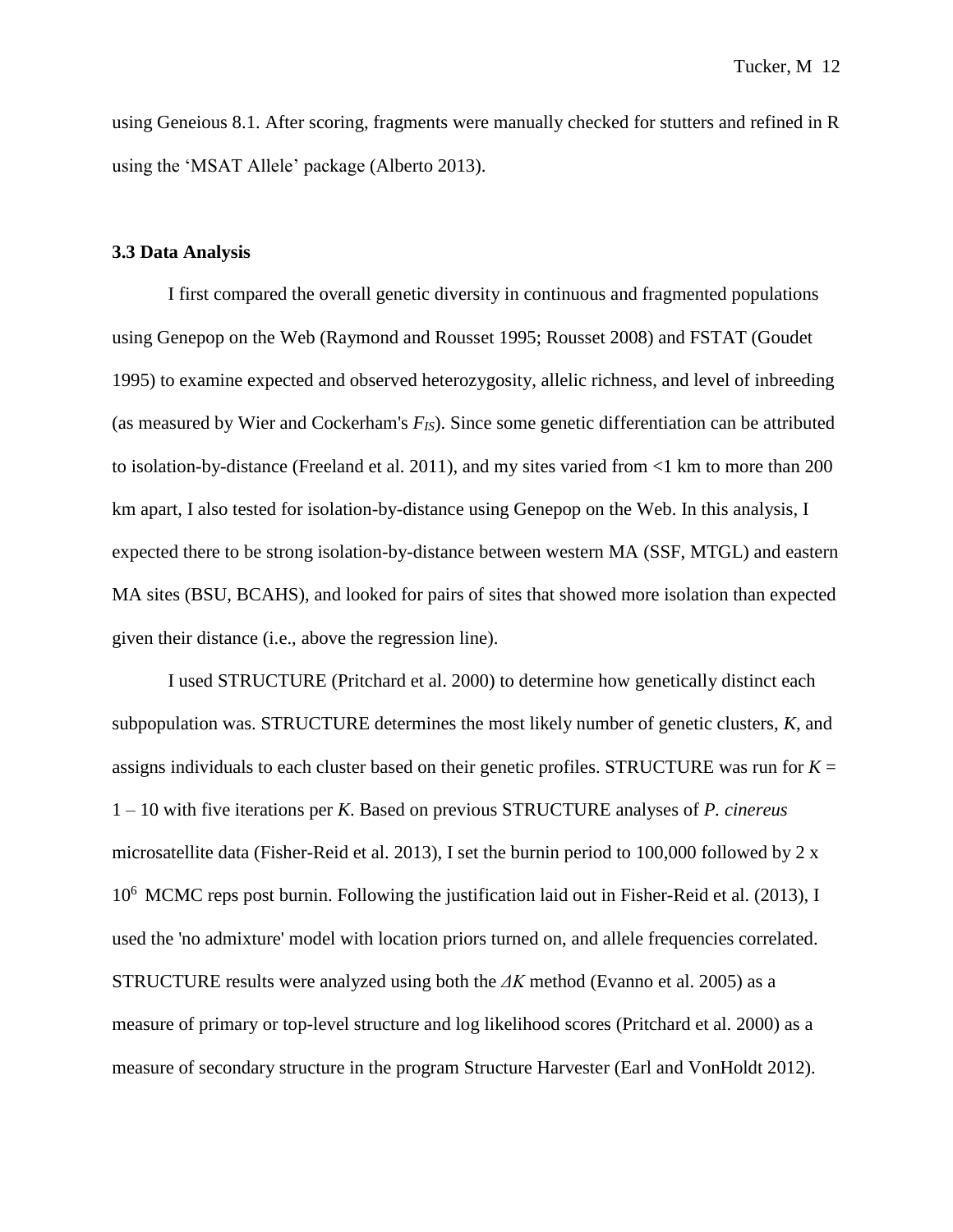## **4. Results**

All analyses were done twice: once with the SSF population, and once without the SSF population. The data from the SSF population were suspiciously uniform across individuals (nearly identical fragment analysis patterns), and two loci (PcII14 and PcA18) did not produce clean fragment peaks at all, despite clean PCR gels, and thus were left out of analyses as missing data. These issues, combined with the results when the SSF population was included (Figs. 3 and 4), display SSF as a clearly distinct, separate, and genetically isolated from all other populations, even MTGL populations that were < 15 km away, led me to be mistrustful of these data overall. The results I present and discuss below focus on those analyses that excluded SSF; however, the analyses that include SSF are presented in Table 2 and Figures 3 and 4, and are briefly discussed in the Discussion.

Mean allelic richness for six subpopulations (all except SSF) at all seven markers was 3.86 (95% CI 3.46 – 4.26; Table 2). The fragmented populations (BSU, BCAHS 01–02) generally had lower allelic richness than the continuous populations (MTGL01–03), and this result was significant for BCAHS01 and BSU. Mean allelic richness in the fragmented populations was significantly lower than mean allelic richness for all populations (Table 2). Continuous population MTGL02 had a significantly greater mean allelic richness than the mean allelic richness for all populations (Table 2). Four of the subpopulations deviated from Hardy-Weinberg Equilibrium (HWE) due to an excess of homozygotes (significant, positive  $F_{IS}$  values; Table 2) and one from an excess of heterozygotes (significant, negative F<sub>IS</sub> values; Table 2). BCAHS02 was in HWE (Table 1).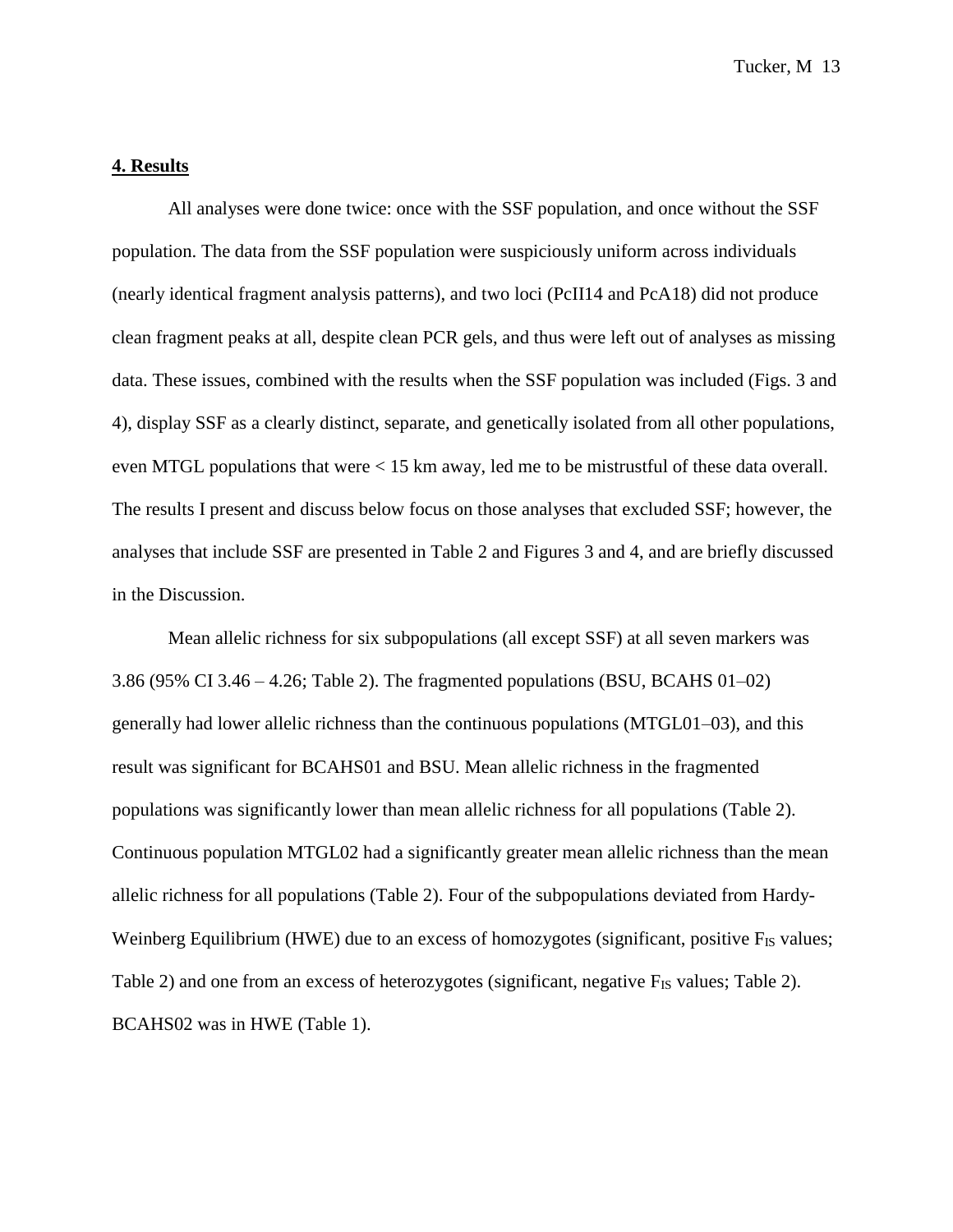The isolation-by-distance (IBD) results are approaching significance with variation in genetic isolation within "close" and "far" pairs of populations (IBD slope =  $4.59 \times 10^{-4}$ , Mantel test  $r = 0.646$ ,  $P = 0.074$ ; Fig. 1). Over short distances, the fragmented populations show stronger isolation values than the non-fragmented sites (circled points in Fig. 1), however, more data would be necessary to be confident of the regression line on which this result depends.

STRUCTURE analysis recovered two clear geographic clusters, eastern and western MA, as the top level of population structure  $(K = 2, \Delta K = 361.42$  *Ln P(K)* = -1374.62; Fig. 2). Secondary structure also occurs between BCAHS and BSU habitats, while MTGL subpopulations are well mixed. ( $K = 4$ ,  $\Delta K = 14.93$  *Ln P(K)* = -1262.58; Fig. 2).

#### **5. Discussion**

This study aimed to test the hypotheses that increased urbanization and fragmentation of forest habitats will have negative effects on the genetic variation and increase genetic structure of amphibian species (e.g., Gibbs 1998; Marianna et al. 2009; Silva et al. 2003). It is also a follow up of Gibbs (1998) using modern molecular tools. My results give partial support for the hypothesis that there will be a greater amount of genetic diversity in continuous habitats compared to fragmented habitats (Table 2). All three continuous sites (MTGL01-03) had higher allelic richness and two of these had lower  $F_{IS}$  values (MTGL02-03) compared to the other sites (Table 2). Both of these measures indicate higher genetic diversity compared to the other sites, and these results suggest individuals may be better able to easily disperse between subpopulations (e.g., Marsh et al. 2007; Cabe et al. 2007).

Isolation-by-distance and STRUCTURE results partially support the hypothesis that the fragmented habitats have increased genetic differentiation at short distances. In the isolation-by-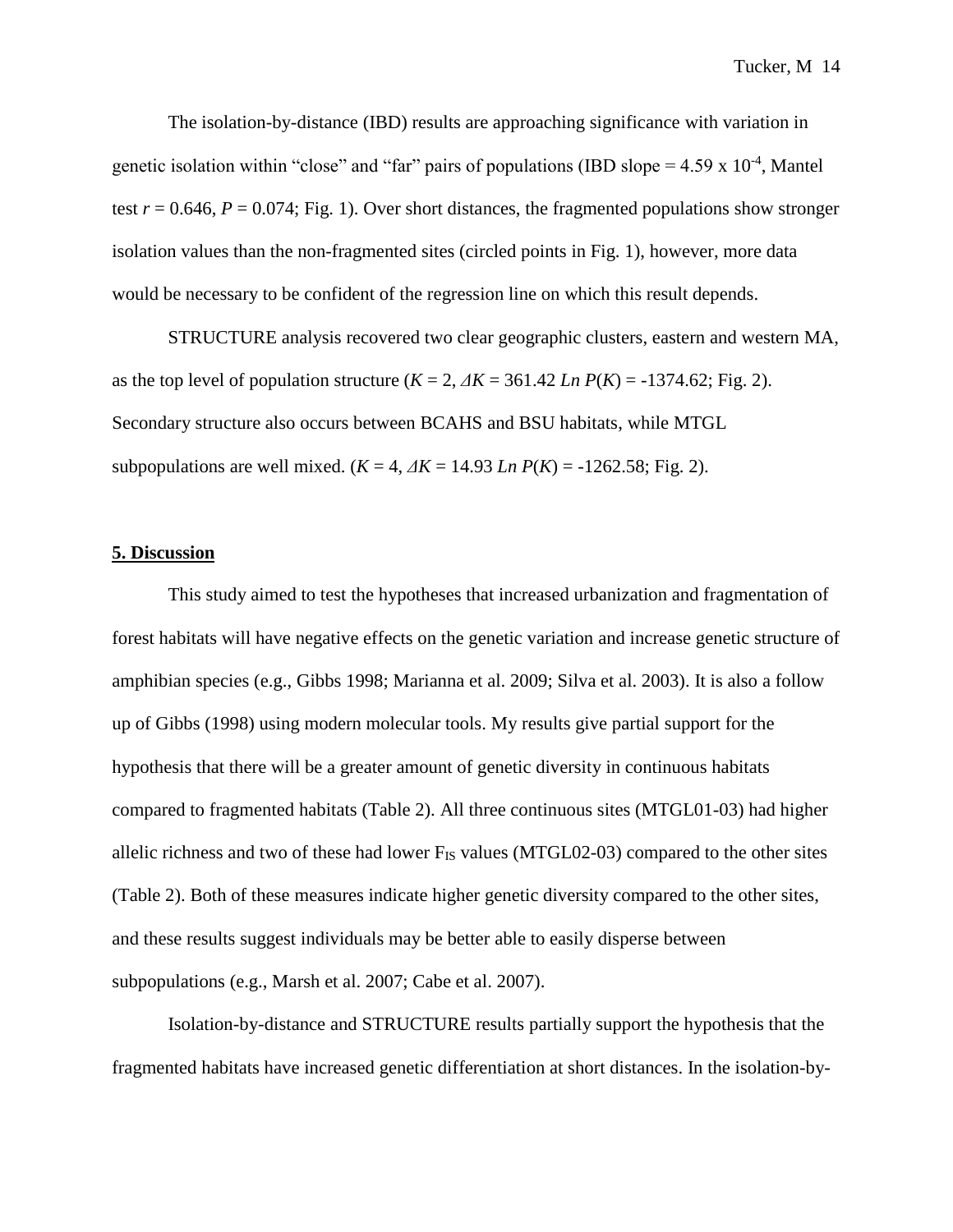distance plot, pairs of fragmented habitats (BSU vs. BCAHS01 and BSU vs. BCAHS02; circled in red; Fig. 1) were more genetically distinct than expected for the geographic distance between them (above a regression line; Fig. 1) compared to the continuous habitat points. Because there are only two distance classes included (near and far, indicated by two point clouds in Fig. 1), additional data from intermediate distances are needed to truly determine how far above the regression line circled fragmented sites are (i.e., whether the differentiation observed is significant). BSU and BCAHS are more genetically distinct from each other (Figure 1) than any of the MTGL populations are from each other (a result further supported by the STRUCTURE analysis, see below). This result may be indicative of inbreeding and a lack of migration occurring between these subpopulations (e.g., Andersen et al. 2004; Arens et al. 2007).

Similarly, the STRUCTURE analysis revealed primary structure of two distinct subpopulations  $(K = 2; Fig. 2)$ , which is not surprising due to the distance between our eastern and western sampling areas, as the sites were so far apart the individuals would never meet to exchange genetic material. When examining the STRUCTURE results further for secondary structure, the fragmented habitat populations split into distinct subpopulations that corresponded with their geographic location (i.e., BSU and BCAHS were distinct;  $K = 4$  Fig. 2), while the MTGL continuous forest populations were much more genetically mixed (Fig. 2). This is what was expected given previous studies which show that amphibians have trouble dispersing across a single road alone, due to their size (Marsh et al. 2008; Marianna et al. 2009) and there is a large degree of urbanization and development between the BCAHS and BSU sites, so it would be expected that their populations would be more strongly genetically differentiated. Overall, these results support my hypothesis that increased fragmentation will lead to reduced genetic diversity (Table 2) and increased population structure (Figures 1 and 2).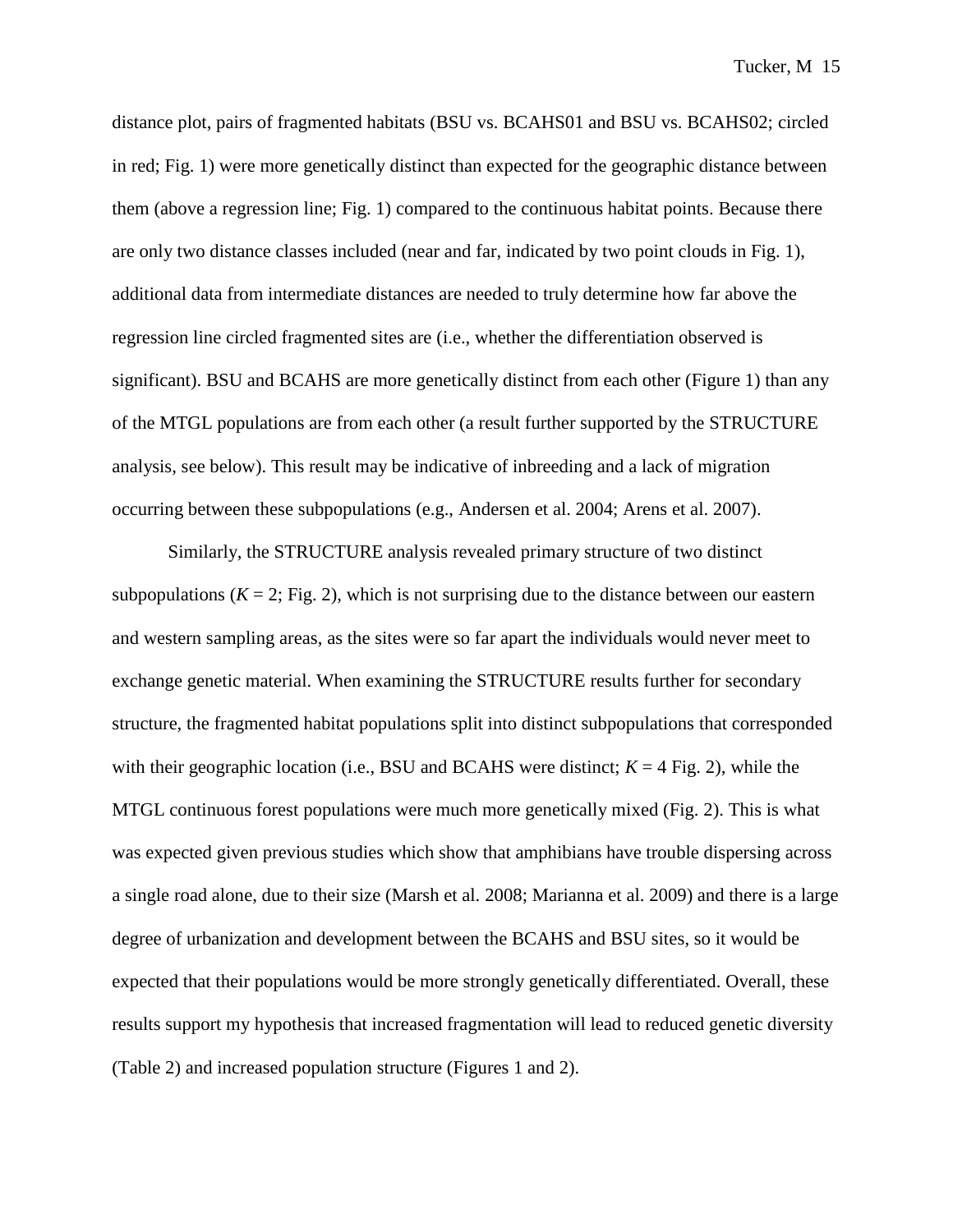As described in the Results above, the fragment analysis of SSF data was suspicious due to three reasons. The first reason was that many individuals displayed identical patterns and similarly sized peaks. A second reason was excessive amounts of stuttering within the fragment analysis calling the legitimacy of the observed peaks into question. The third reason was that several individuals displayed three strong peaks when we would only expect at most two peaks for heterozygotes or one peak for homozygotes due to *P. cinereus* being a diploid species. The uniqueness of these fragment abnormalities also appears when they are included in my analyses. In the isolation-by-distance plot, SSF strongly diverged from all other populations, no matter the distance (circled points in Fig. 3). In the STRUCTURE analysis that includes SSF, top level structure recovered three distinct subpopulations: the eastern fragmented forests making one cluster, the western continuous MTGL subpopulations and the western continuous Savoy State Forest making their own distinct clusters  $(K = 3; Fig. 4)$ . When this STRUCTURE analysis was analyzed further for secondary structure, the BSU and BCAHS forest populations became distinct from one another, as before, the MTGL populations became more genetically mixed, as before, and SSF continued to be one distinct genetic cluster  $(K = 5; Fig. 4)$ . In addition to these curious results, the raw fragment data had extremely messy peaks, making it hard to determine different alleles, and several individuals had completely identical fragment profiles at some loci (unlikely, given the size of *P. cinereus* populations and number of individuals sampled). These difficulties were only encountered with the SSF data, leading to the conclusion that re-analyzing these data to confirm the validity of the data would be beneficial.

If the SSF data are redone and the results obtained match the current results, then the cause could be because MTGL and SSF, while close together, are atop two different mountain peaks. Janzen (1967) documented the ability of mountains to prevent movements of animals and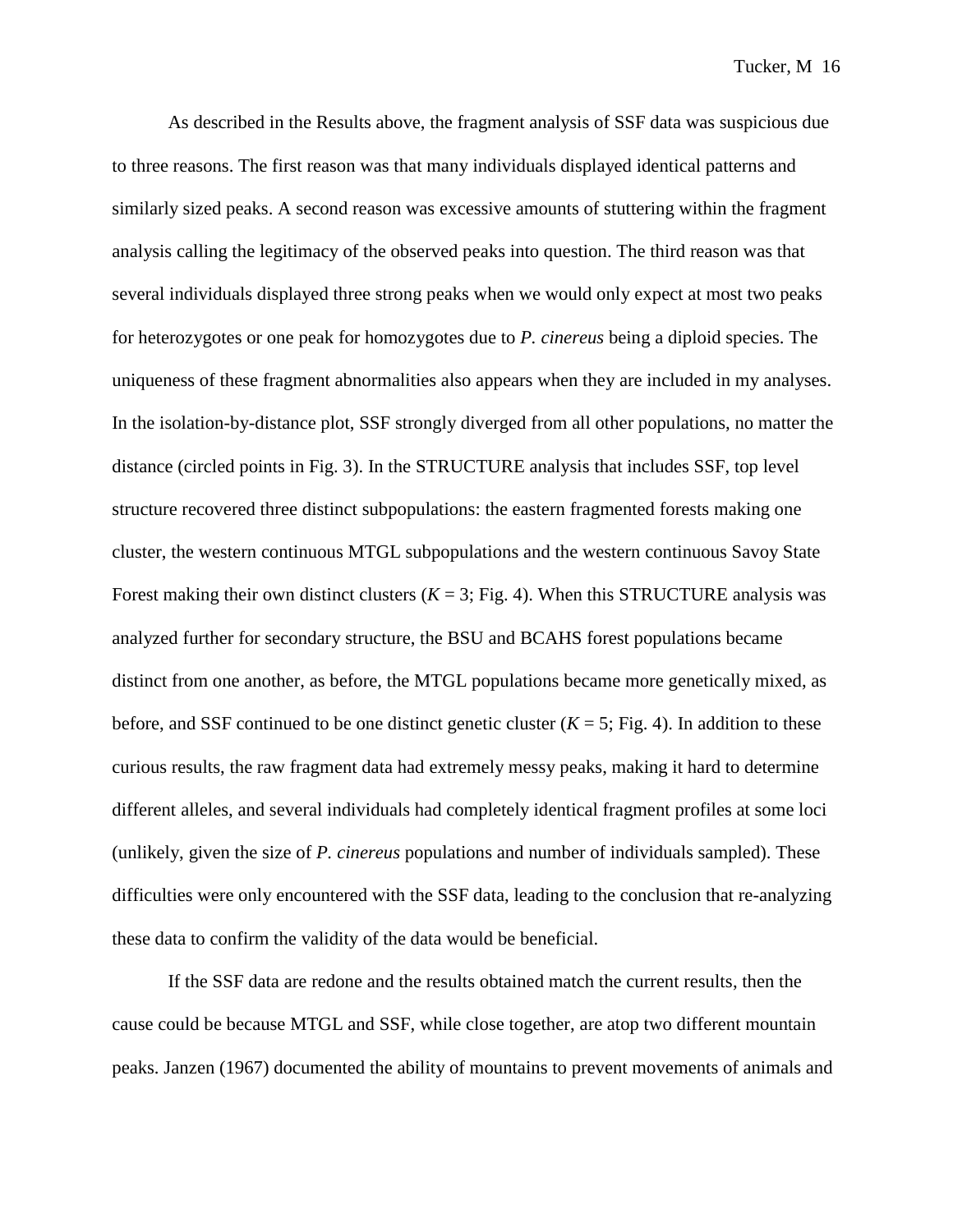plants, and observed greater species isolation between mountains. Janzen hypothesized that this was due to the valley between the mountains acting as a natural dispersal barrier, as species upon the mountain are less likely to migrate down a mountain and up another, being more inclined to stay on the current mountain, effectively becoming an isolated population (Janzen 1967). While Janzen's study was conducted in tropical mountain passes, where the effect might be stronger due to more stable annual climates, this effect could be observed in non-tropical montane habitats as well. If this effect were occurring in population, data from continuous forests not separated by varying elevations would be needed, e.g., along a continuous ridgeline, to further help explain the present occurrence.

#### **6. Future Work**

There are several ways with which to expand this project to improve our confidence in the results. First, additional collection and analysis of DNA samples from intermediate forest sizes and distances will help confirm the isolation-by-distance and STRUCTURE results. I was unable to re-amplify the SSF data due to time constraints, and given the suspicious nature of results that include SSF, these data should be completely redone. The addition of the SSF data and of moderately fragmented, intermediate distance sites to fill in the space lacking data points in the isolation-by-distance figure, would help give a better picture of how habitat fragmentation affects the genetics of *P. cinereus* populations.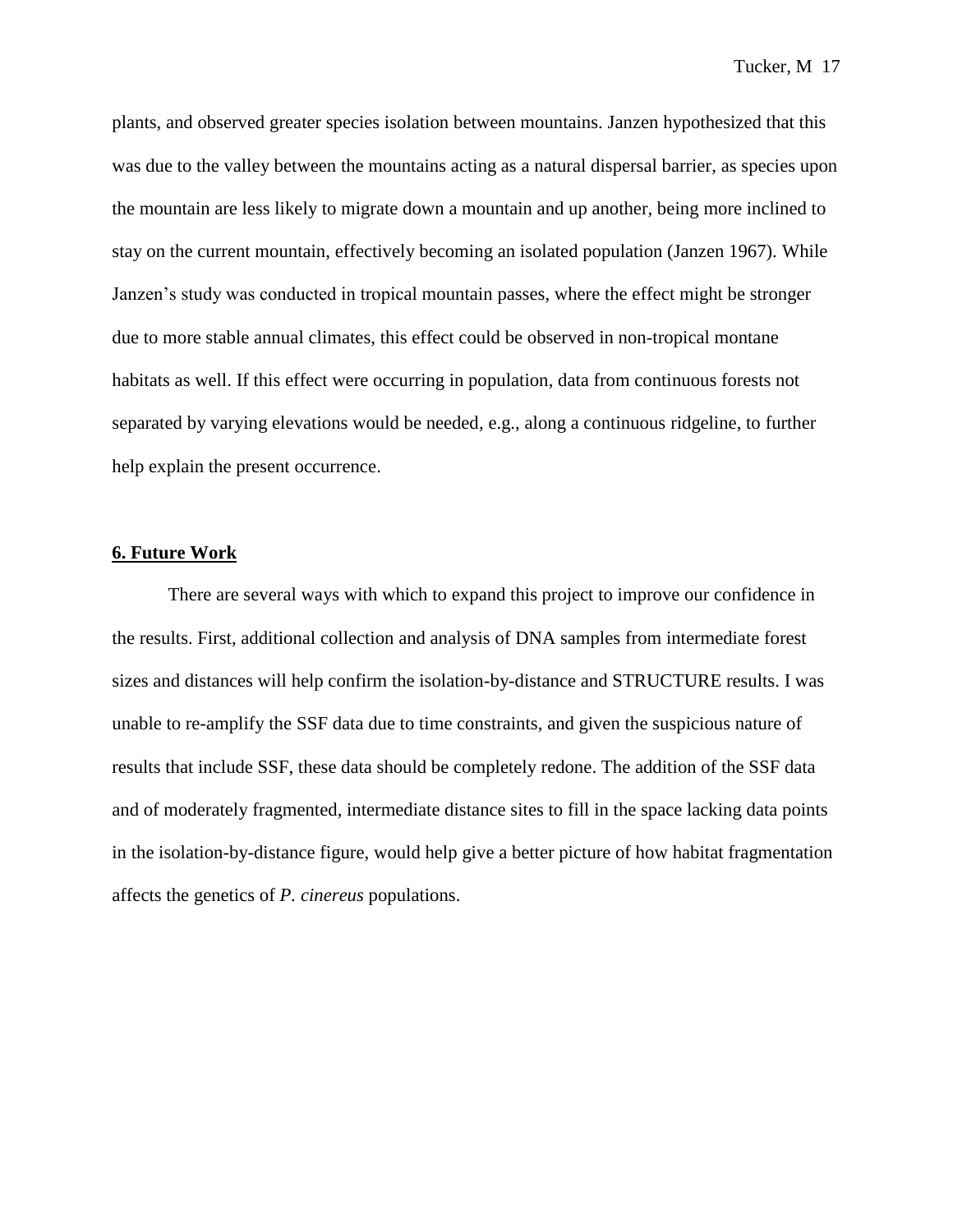### **7. Acknowledgements**

This project was funded by the Office of Undergraduate Research at Bridgewater State University through an Adrian Tinsley Program (ATP) Summer Grant to Nathan Pierce and Matthew Tucker, and a Fall 2016 ATP Semester Grant to Matthew Tucker. I would like to thank Nathan Pierce for help with field and lab work, and Anna Back, Brian Bastarache, Mariah Fossella, Jonathan Roling, and the students at Bristol County Agricultural High School for their help conducting fieldwork. Thanks to Dr. Bloch and Dr. Roling for being my thesis committee members. Additional thanks to Dr. Roling for housing and feeding us during our stay in western MA, and for permission to collect samples on his property. Special thanks to my thesis director, Dr. M. Caitlin Fisher-Reid, for expanding my knowledge on population genetics and helping me through the process of becoming a proper researcher.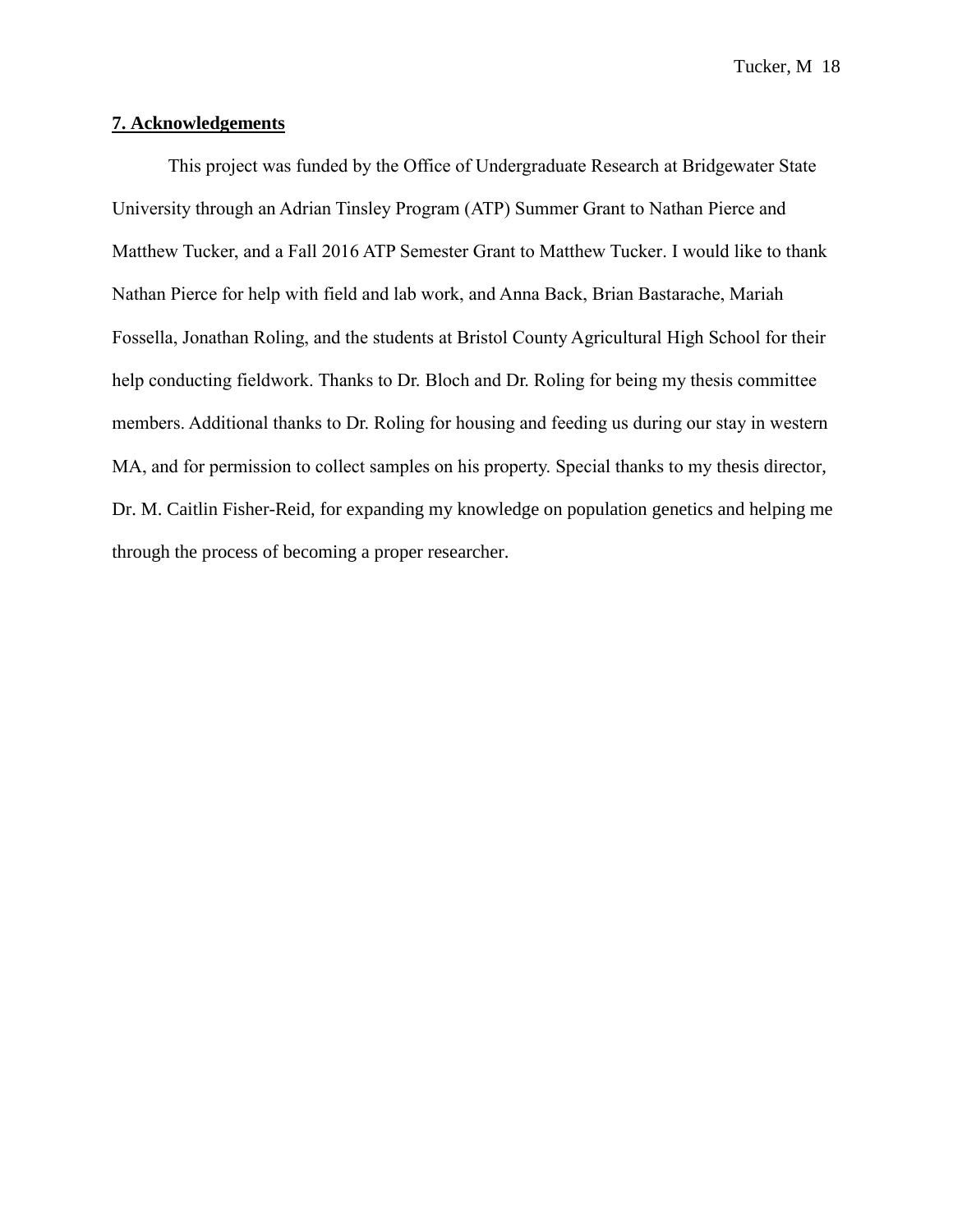#### **8. References**

AmphibiaWeb. 2017. University of California. [http://amphibiaweb.org.](http://amphibiaweb.org/) Accessed 6 Apr 2017.

- Alberto, F. (2013). MsatAllele: Visualizes the scoring and binning of microsatellite fragment sizes. R package version 1.05. Available at http://CRAN.Rproject.org/package=MsatAllele.
- Andersen, L.W., K. Fog, and C. Damgaard. 2004. Habitat fragmentation causes bottlenecks and inbreeding in the European tree frog (*Hyla arborea*). *Proceedings of the Royal Society of London B* 271:1293–1302.
- Arens, P., T. van der Sluis, W.P.C. van't Westende, B. Vosman, C.C. Vos, and M.J.M. Smulders. 2007. Genetic population differentiation and connectivity among fragmented Moor frog (*Rana arvalis*) populations in The Netherlands. *Landscape Ecology* 22:1489– 1500.
- Cabe, P.R., R.B. Page, T.J. Hanlon, M.E. Aldrich, L. Connors, and D.M. Marsh. 2007. Finescale population differentiation and gene flow in a terrestrial salamander (*Plethodon cinereus*) living in continuous habitat. *Heredity* 98:53–60.
- Connors, L.M. and P.R. Cabe. 2003. Isolation of dinucleotide microsatellite loci from red-backed salamander (*Plethodon cinereus*). *Molecular Ecology Notes* 3:131–133.
- Davic, R.D. and H.H. Welsh. 2004. On the Ecological Roles of Salamanders. *Annual Reviews of Ecology, Evolution and Systematics* 35:405–434.

Earl, D.A. and B.M. VonHoldt. 2012. STRUCTURE HAVESTER. [http://taylor0.biology.ucla.edu/structureHarvester/.](http://taylor0.biology.ucla.edu/structureHarvester/) *Conservation Genetics Resources* 4: 359–361.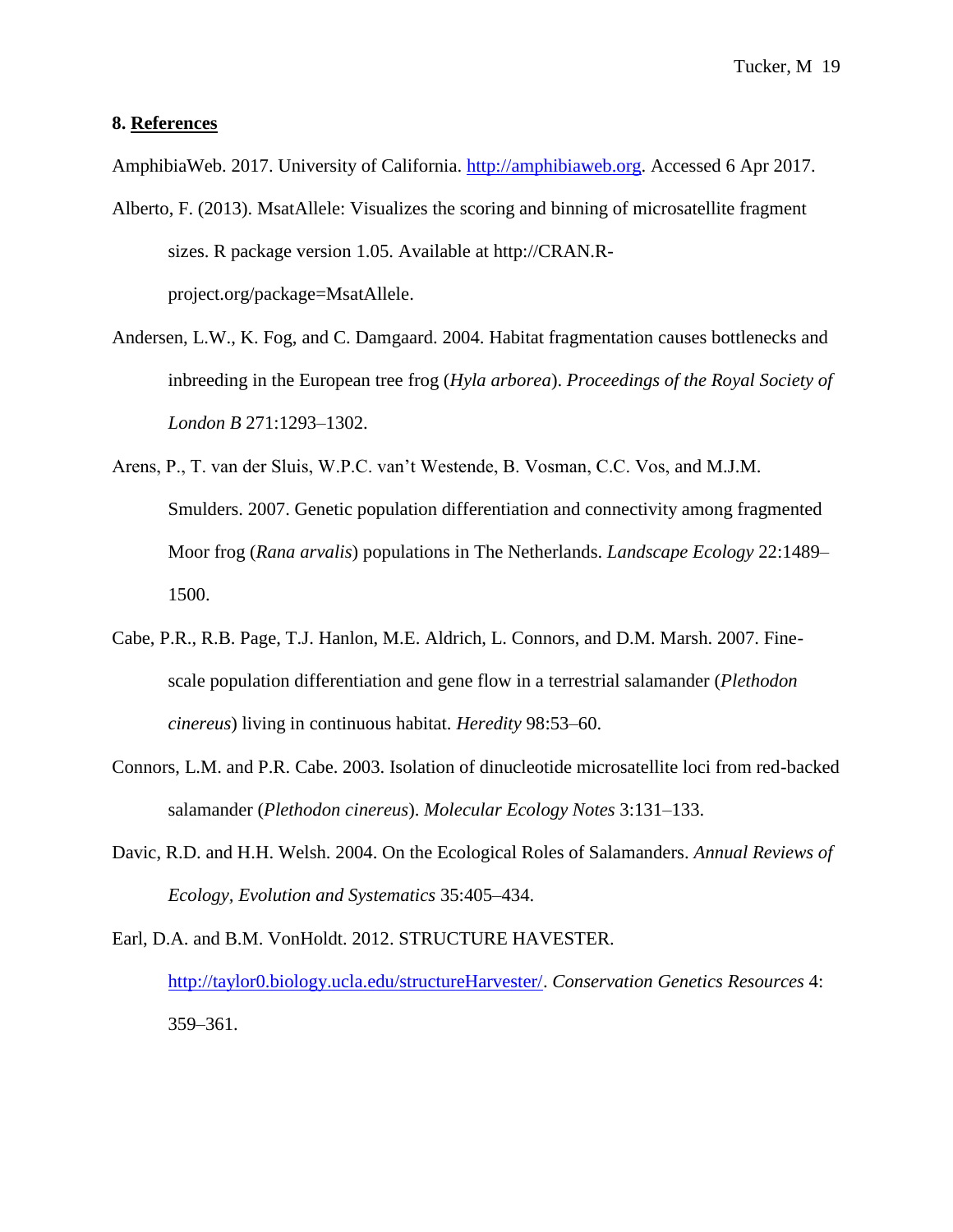- Fisher-Reid, M.C. and J.J. Wiens. 2011. What are the consequences of combining nuclear and mitochondrial data for phylogenetic analysis? Lessons from *Plethodon* salamanders and 13 other vertebrate clades. *BMC Evolutionary Biology* 11:300.
- Fisher-Reid, M.C., T.N. Engstrom, C.A. Kuczynski, P.R. Stephens, and J.J. Wiens. 2013. Parapatric divergence of sympatric morphs in a salamander: incipient speciation on Long Island? *Molecular Ecology* 22:4681–4694.
- Freeland, J.R., H. Kirk, and S.D. Petersen. 2011. Molecular Ecology. 2nd ed. West Sussex: John Wiley & Sons, Ltd.
- Gibbs, J.P. 1998. Genetic structure of redback salamander *Plethodon cinereus* populations in continuous and fragmented forests. *Biological Conservation* 86:77–81.
- Google Earth. 2017. Google, Inc. Available at http:/www.google.com/earth. Mountain View, CA.
- Goudet J., 1995. FSTAT (Version 1.2): A computer program to calculate F-statistics *Journal of Heredity* 86:485–486.
- Grueber, C.E., C.J. Hogg, J.A. Ivy, and K. Belov. 2015. Impacts of early viability selection on management of inbreeding and genetic diversity in conservation. *Molecular Ecology*  24:1645–1653.
- Hanski, I. 2015. Habitat fragmentation and species richness. *Journal of Biogeography* 42: 989– 993.
- IUCN SSC Amphibian Specialist Group. 2015. *Plethodon cinereus*. The IUCN Red List of Threatened Species. 2015. [http://www.iucnredlist.org/details/59334/0.](http://www.iucnredlist.org/details/59334/0) Accessed 6 April 2017.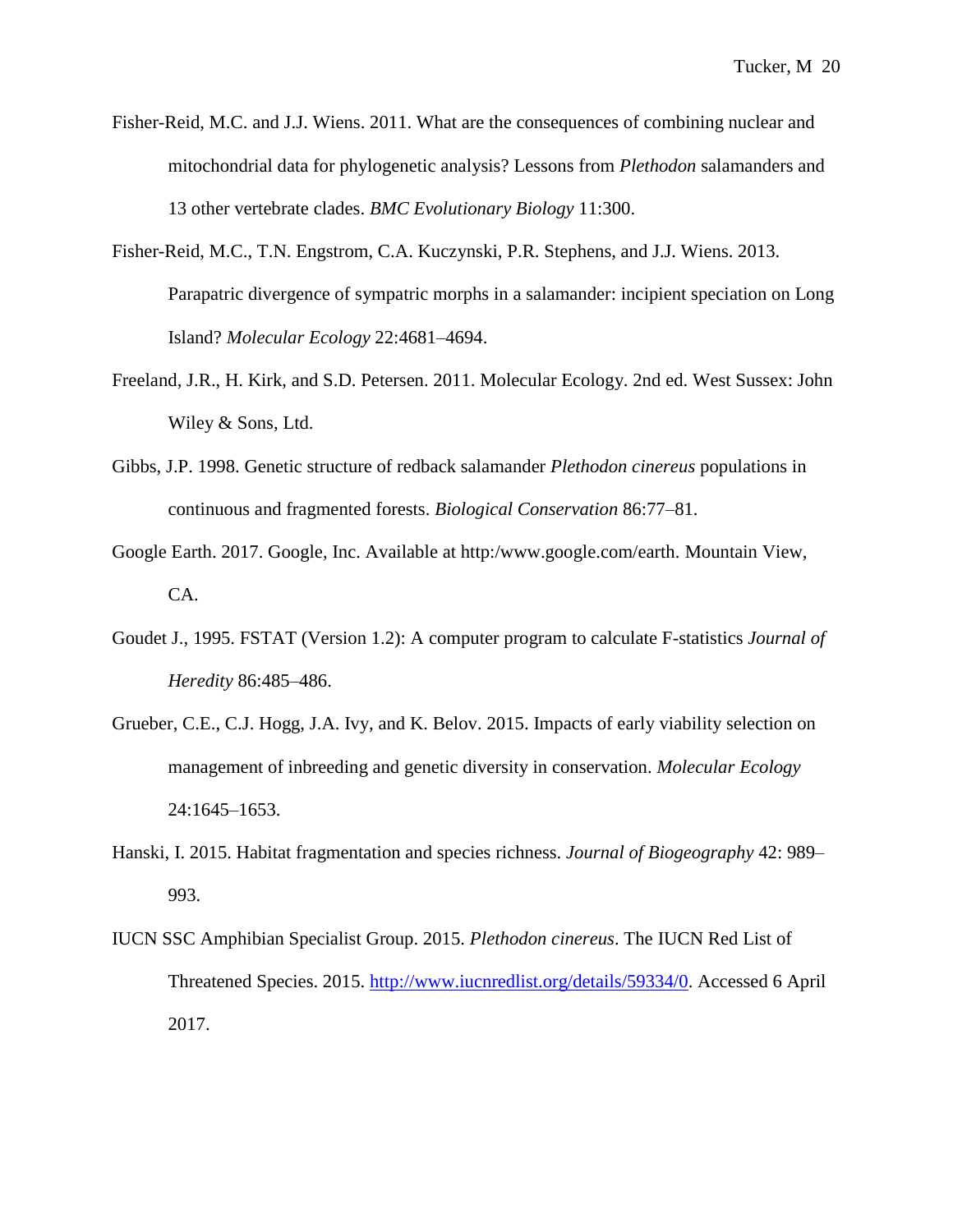- Janzen, D.H. 1967. Why Mountain Passes are Higher in the Tropics. *The American Naturalist.* 101: 233–249.
- Johnson, D.H. and T.A. O'Neil. 2001. Wildlife-Habitat Relationships in Oregon and Washington. Corvallis: Oregon State University Press.
- Krug, A. and H. Prohl. 2013. Population genetics in a fragmented population of the European tree frog (*Hyla arborea)*. *Amphibia-Reptilia* 34:95–107.
- Lannoo, M.J., K. Lang, T. Waltz, and G.S. Philips. 1994. An altered amphibian assemblage: Dickinson County, Iowa, 70 years after Frank Blanchard's survey. *American Midland Naturalist* 131:311–319.
- Lohr, J.N and C.R. Haag. 2015. Genetic load, inbreeding depression, and hybrid vigor covary with population size: An empirical evaluation of theoretical predictions. *Evolution* 69: 3109–3122.
- Marianna, D., J.P. Metzger, J.S. Morgante, and K.R. Zamudio. 2009. Habitat fragmentation reduces genetic diversity and connectivity among toad populations in the Brazilian Atlantic Coastal Forest. *Biological Conservation* 142:1560–1569.
- Marsh, D.M., R.B. Page, T.J. Hanlon, H. Bareke, R. Corritone, N. Jetter, N.G. Beckman, K. Gardner, D.E. Seifert, and P.R. Cabe. 2007. Ecological and genetic evidence that loworder streams inhibit dispersal by red-backed salamanders *(Plethodon cinereus)*. *Canadian Journal of Zoology* 85319–327.
- Marsh, D.M., R.B. Page, T.J. Hanlon, R. Corritone, E.C. Little, D.E. Seifert, and P.R. Cabe. 2008. Effects of roads on patterns of genetic differentiation in red-backed salamanders, *Plethodon cinereus*. *Conservation Genetics* 9:603–613.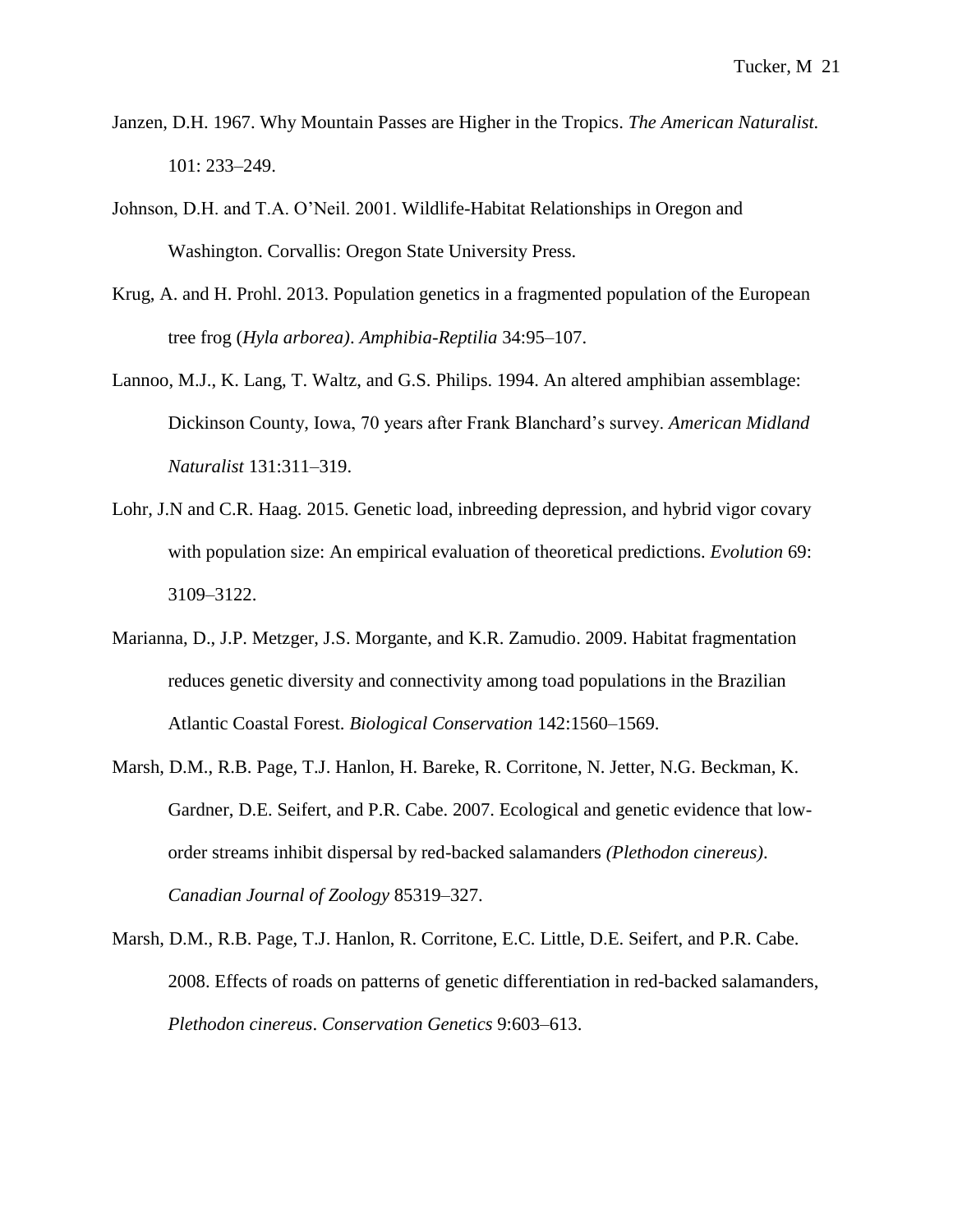- Marsh, D.M., G.S. Milam, N.P. Gorham, and N.G. Beckman. 2004a. Forest Roads as Partial Barriers to Terrestrial Salamander Movement. *Conservation Biology* 19:2004–2008.
- Marsh, D.M., K.A. Thakur, K.C. Bulka, and L.B. Clarke. 2004b. Dispersal and colonization through open fields by a terrestrial, woodland salamander. *Ecology* 85:3396–3405.
- Petranka, J.W. 1998. Salamanders of the United States and Canada. Washington D.C.: Smithsonian Institution Press.
- Pritchard, J.K., M. Stephens, and P. Donnelly. 2000. Inference of population structure using multilocus genotype data. *Genetics* 155:945–959.
- Puttker, T., A.A. Bueno, P.I. Prado, and R. Pardini. 2015. Ecological filtering or random extinction? Beta-diversity patterns and the importance of niche-based and neutral processes following habitat loss. *Oikos* 124:206–215.
- Raymond M. & Rousset F, 1995. GENEPOP (version 1.2): population genetics software for exact tests and ecumenicism. *Journal of Heredity* 86:248–249.
- Raymond P.C, M.J. Penley, and L.T. Morran. 2016. The integral Role of Genetic Variation in the Evolution of Outcrossing in *Caenorhabditis elegans-Serratiamarcescens* Host-Parasite System. *PLoS ONE* 11:e0154463.
- Rousset, F., 2008. Genepop'007: a complete reimplementation of the Genepop software for Windows and Linux. *Molecular Ecology Resources* 8:103–106.
- Saccheri, I., M. Kuussaari, M. Kankare, P. Vikman, W. Fortelius, and I. Hanski. 1998. Inbreeding and extinction in a butterfly metapopulation. *Nature* 392:491–494*.*
- Silva, M., L.A. Hartling, S.A. Field, K. Teather. 2003. The effects of habitat fragmentation on amphibian species richness of Prince Edward Island. *Canadian Journal of Zoology* 81:563–573.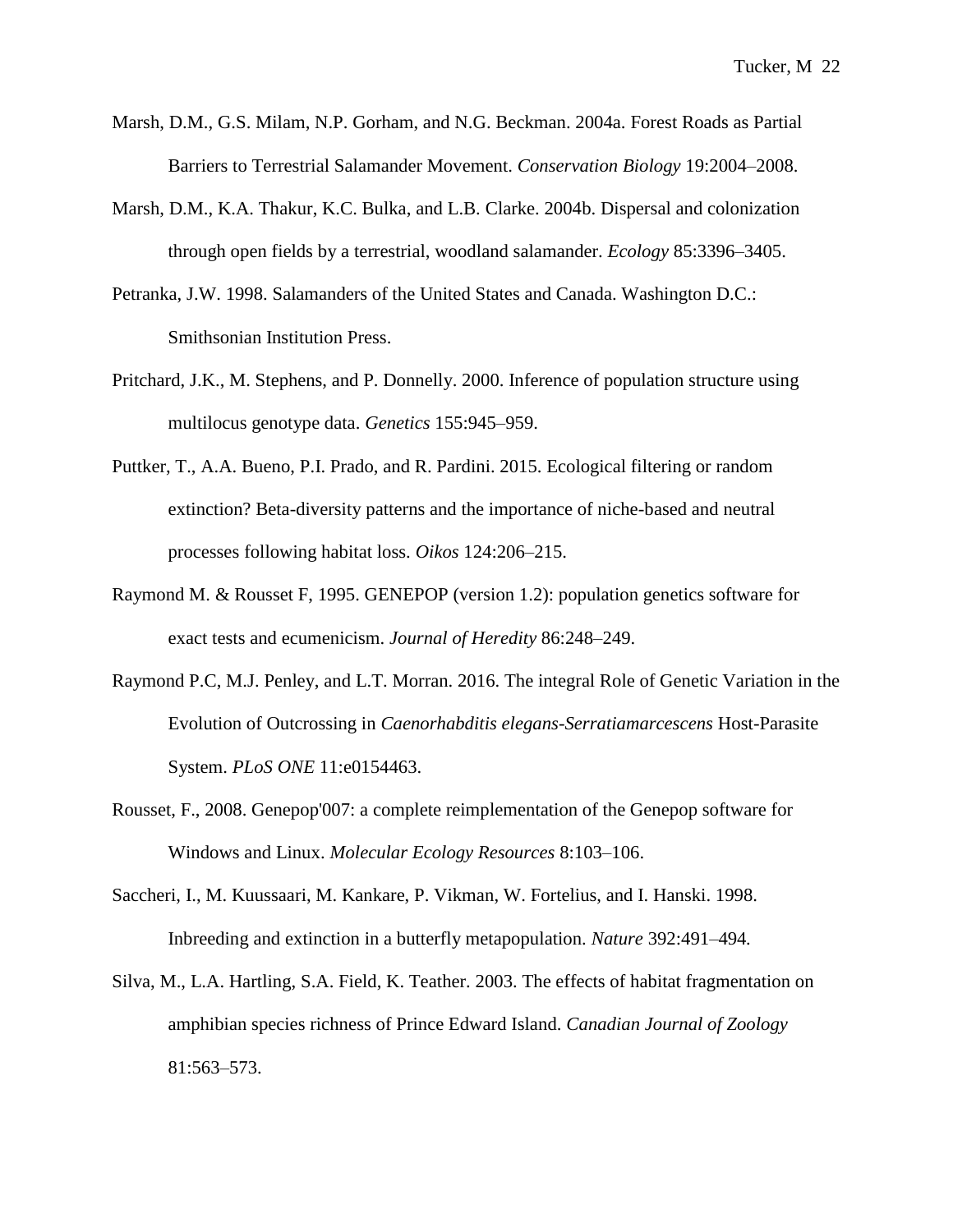# **9. Figures and Tables**

## **Table 1: Primers for Microsatellite Loci**

Microsatellite loci with their respected primer sequences, optimal annealing temperature, targeted repeat motif, and their literary source. Each locus has a fluorescently dyed primer indicated by the bracketed label (e.g.,[5HEX]) at the 5' end. Primer sequences are followed by the concentration they were used at during PCR.

| Microsatellite<br>Locus | Primer Sequence $(5' \rightarrow 3')$ [Concentration] | Repeat<br>Motif | <b>PCR</b><br>Annealing<br>Temperature | Source      |
|-------------------------|-------------------------------------------------------|-----------------|----------------------------------------|-------------|
| MS3241                  | F: [5HEX]GGTCCCCTTTGTATCTACTTTG [10 µM]               | <b>CATT</b>     | $55 \div 50$                           | Fisher-Reid |
|                         | R: TGCCGCCTAATTGCATTCC [6 µM]                         |                 |                                        | et al. 2013 |
| MS3544                  | F: [6FAM]GCACAAAGCAAAGAGGAGAAA [10 μM]                | <b>CATT</b>     | $55 \div 50$                           | Fisher-Reid |
|                         | R: TCATTCATGTCTGAACTAGTGTG [6 µM]                     |                 |                                        | et al. 2013 |
| <b>MS1718</b>           | F: ATTCGGCATATTTTTCACTCTAA [6 μM]                     | <b>CATT</b>     | $55 \div 50$                           | Fisher-Reid |
|                         | R: [6FAM]GCAGCAGGTAGGTCTATCACG [10 µM]                |                 |                                        | et al. 2013 |
| MS4953                  | F: TGTGCGTCCTAAAAGCCATC [6 µM]                        | <b>CAA</b>      | $55 \div 50$                           | Fisher-Reid |
|                         | R: [5HEX]TCACCTAGCTCACTTGCCC [10 µM]                  |                 |                                        | et al. 2013 |
| PcJX24                  | F: [HEX]GCTGCTGCTAAGCACTCCTC [10 µM]                  | i(AC)33         | $60 -555$                              | Connors and |
|                         | R: ATCTCCTCCAACCGATTTCC [6 µM]                        |                 |                                        | Cabe 2003   |
| PcII14                  | F: AACCCACACCAGATCCACTC [6 µM]                        |                 | $60 -555$                              | Connors and |
|                         | R: [TET]TGGTTTGCTGTCTTCTTGC [10 µM]                   | i(AC)23         |                                        | Cabe 2003   |
| PcA18                   | F: [FAM]CAACTCCCACTTCCAGAAC [10 µM]                   |                 | $60 - 55$                              | Connors and |
|                         | R: GAGGGGAGAAGTGTTGTAACG [6 µM]                       | i(AC)35         |                                        | Cabe 2003   |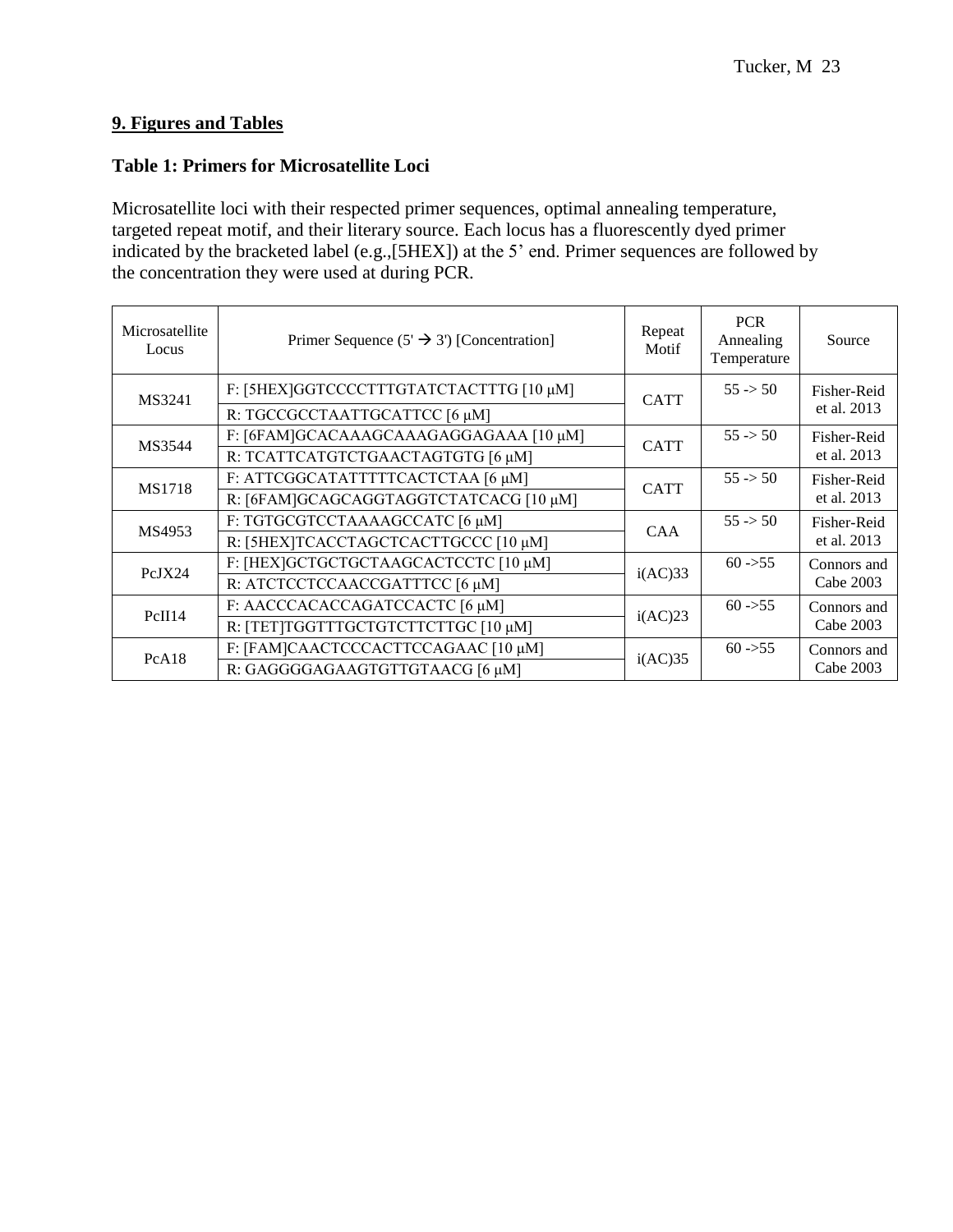## **Table 2: Genetic summary of each population.**

Diversity estimates (allelic richness, heterozygosity expected (*HE*), heterozygosity observed (*HO*), and *FIS*) are averaged for each population across seven microsatellite loci (except for SSF, which only had five loci amplified). Bolded values of allelic richness are outside the 95% confidence intervals for the mean from all subpopulations (when SSF is not included: mean = 3.86; 95% CI = 3.46 – 4.26; when SSF is included: mean = 4.05; 95% CI = 3.49 – 4.61). Bolded values of  $F_{IS}$  are significant at  $P < 0.05$ .

| Site       | Location           | Coordinates                                            | Area (ha) | N  | Mean<br>Allelic<br><b>Richness</b> | Mean<br>$H_{E}$ | Mean<br>H <sub>o</sub> | $F_{IS}$  |
|------------|--------------------|--------------------------------------------------------|-----------|----|------------------------------------|-----------------|------------------------|-----------|
| BCAHS01    | Dighton, MA        | $41^{\circ}$ 49' 55.2714"<br>$-71^{\circ}$ 6' 55.7994" | 4.2       | 13 | 3.210                              | 0.58            | 0.4918                 | 0.199     |
| BCAHS02    | Dighton, MA        | $41^{\circ}$ 50' 27.348"<br>$-71^{\circ}$ 6' 48.5634"  | 12        | 6  | 3.894                              | 0.6414          | 0.5667                 | 0.0995    |
| <b>BSU</b> | Bridgewater,<br>MA | $41^{\circ}$ 59' 13.1784"<br>$-70^{\circ}$ 57' 29.96"  | 52.2      | 24 | 3.311                              | 0.6020          | 0.5083                 | 0.205     |
| MTGL01     | Adams, MA          | $42^{\circ}$ 35' 55.791"<br>$-73^{\circ}$ 11' 59.2002" | >1000     | 9  | 4.181                              | 0.7286          | 0.5388                 | 0.2467    |
| MTGL02     | Adams, MA          | 42° 35′ 33.2082″<br>$-73^{\circ}$ 11' 54.8406"         | >1000     | 6  | 4.656                              | 0.7622          | 0.7476                 | $-0.0210$ |
| MTGL03     | Adams, MA          | 42° 35′ 32.4204″<br>$-73^{\circ}$ 12' 4.8702"          | >1000     | 9  | 3.914                              | 0.6966          | 0.6687                 | 0.0447    |
| <b>SSF</b> | Florida, MA        | 42° 41' 07.1"<br>$-73^{\circ}$ 03' 37.2"               | >1000     | 24 | 5.167                              | 0.6493          | 0.6847                 | 0.0511    |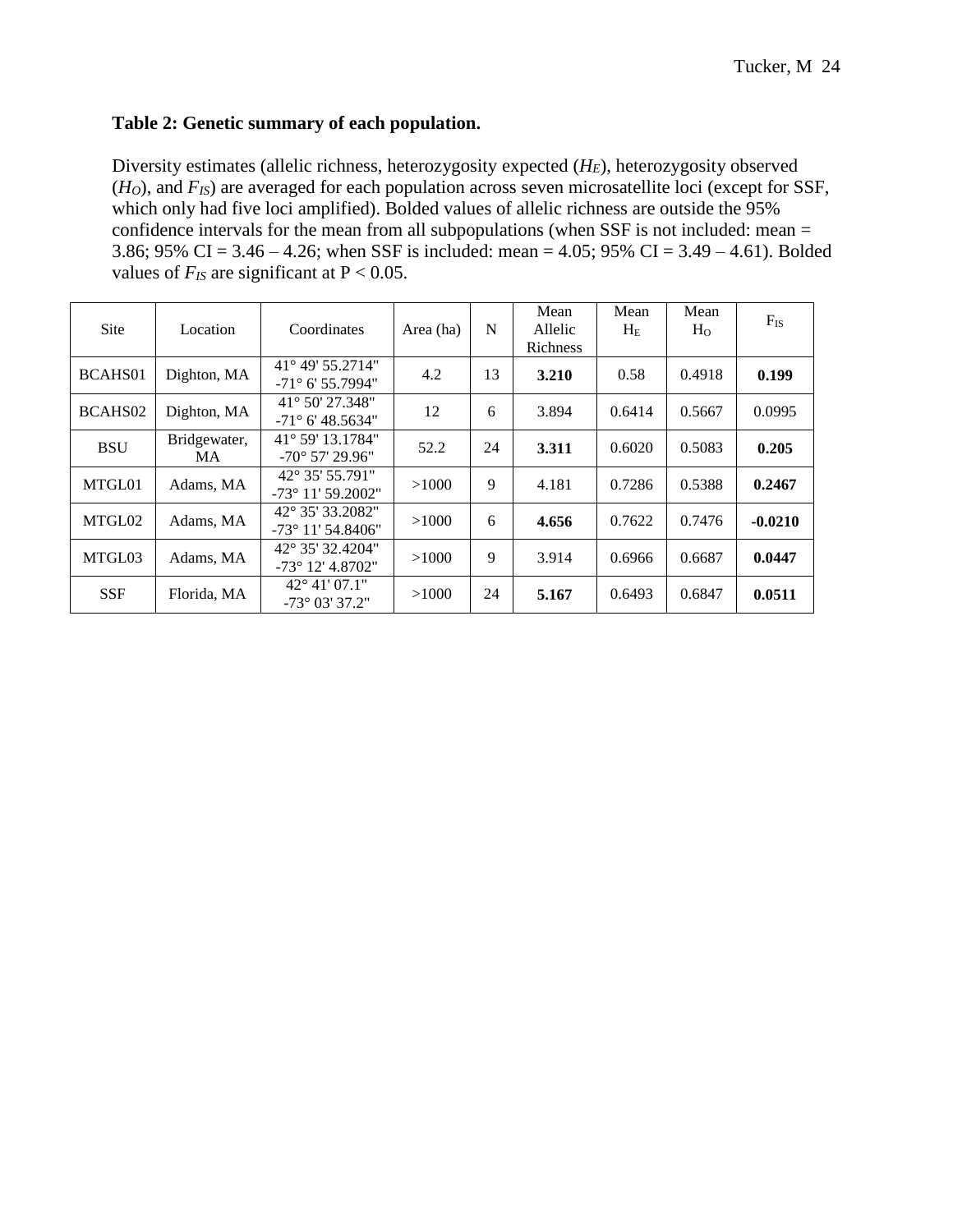

**Figure 1: Genetic isolation-by-distance (IBD) without Population SSF.** 

Each point represents a pairwise comparison between two of the six subpopulations (IBD slope  $=$  $4.59x10^{-4}$ , Mantel test  $r = 0.646$ ,  $P = 0.074$ ). As expected, subpopulations that are closer together exhibit less genetic isolation than those that are far apart, however, within the "close" and "far" clusters, there is a lot of variation. Points circled in red are BSU vs. BCAHS01 and BCAHS02 populations, which show stronger isolation than BCAHS01 vs. BCAHS02 and each pair of MTGL populations, suggesting that fragmentation does lead to greater isolation over shorter distances.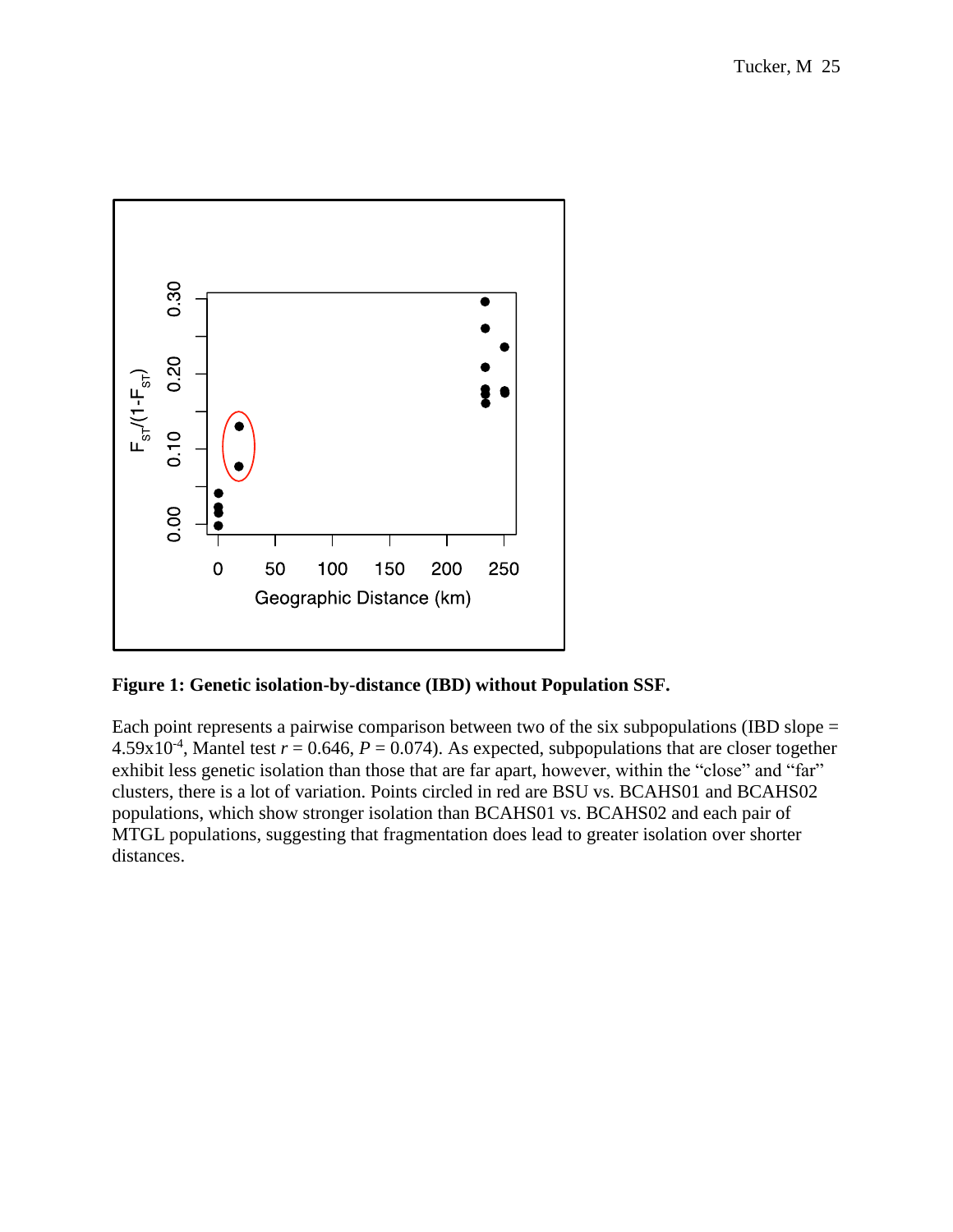

**Figure 2: STRUCTURE results without Population SSF.**

Each thin black line separates a sample population, each color is a genetic cluster, and each individual is a single colored line. The top graph  $(K = 2, \Delta K = 361.42, \text{Ln } P(K) = -1374.62)$ represents the top level of population structure (selected using the Δ*K* method; Evanno et al. 2005), clearly distinguishing between eastern and western Massachusetts. The bottom graph  $(K =$ 4,  $\Delta K = 14.93$  *Ln P(K)* = -1262.58) and represents the secondary structure (selected using the best log likelihood score; Pritchard et al. 2000), showing clear separation between BSU and BCAHS, and that MTGL populations are well mixed, genetically.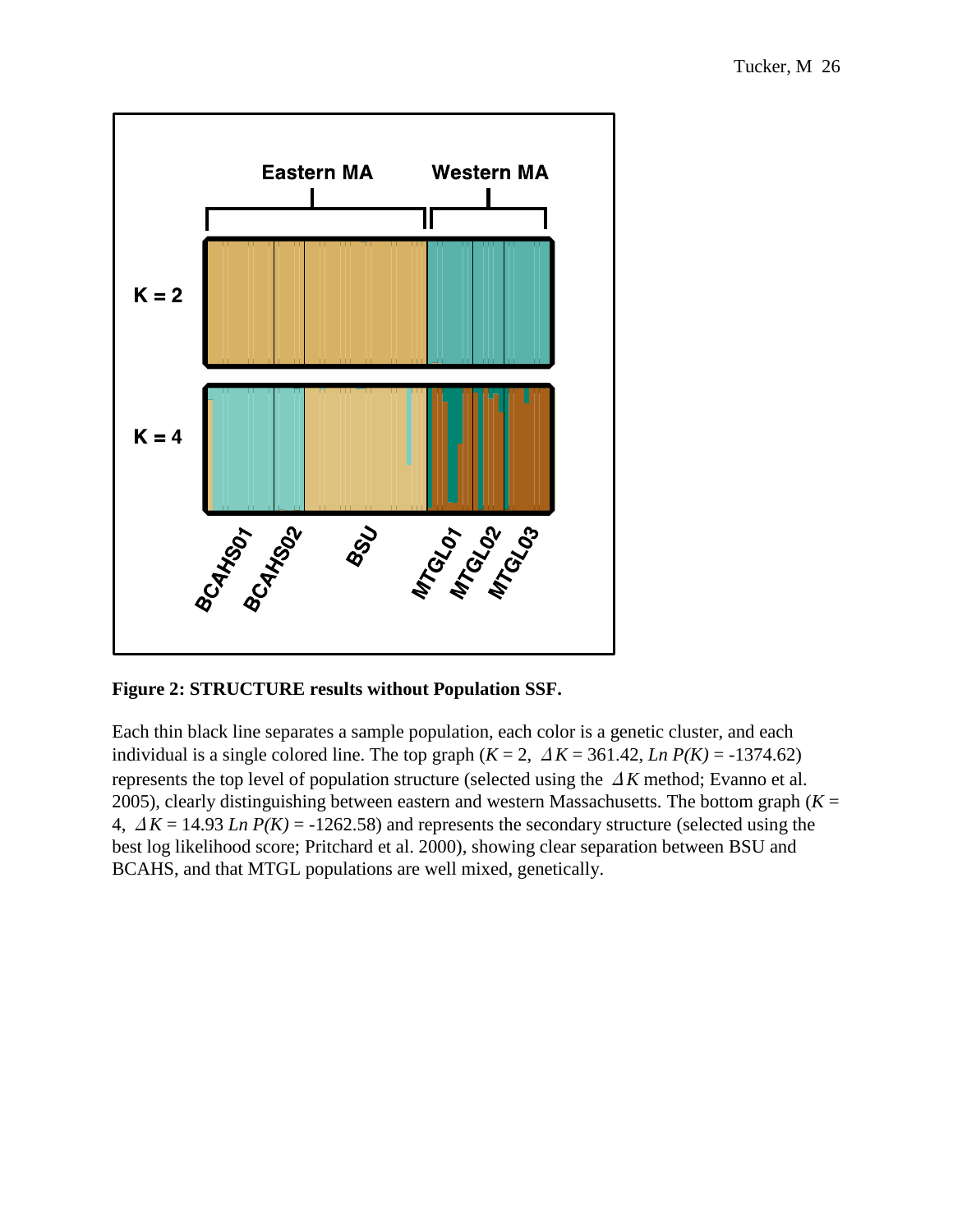

## **Figure 3: Genetic isolation-by-distance (IBD) with Population SSF.**

Each point represents a pairwise comparison between two of the seven subpopulations (IBD slope = 4.9133 x 10<sup>-4</sup>, Mantel test  $r = 0.3098$ ,  $P = 0.1322$ ). Subpopulations that are closer together exhibit less genetic isolation than those that are far apart. The non-SSF pairs are largely unchanged from Figure 1. The points circled in red are pairs that include the SSF population, demonstrating that it is distinctly different from all locations, regardless of distance (high isolation values at near and far distances). This result cast doubt on the reliability of the SSF data, and genetic data collection should be repeated for confirmation.